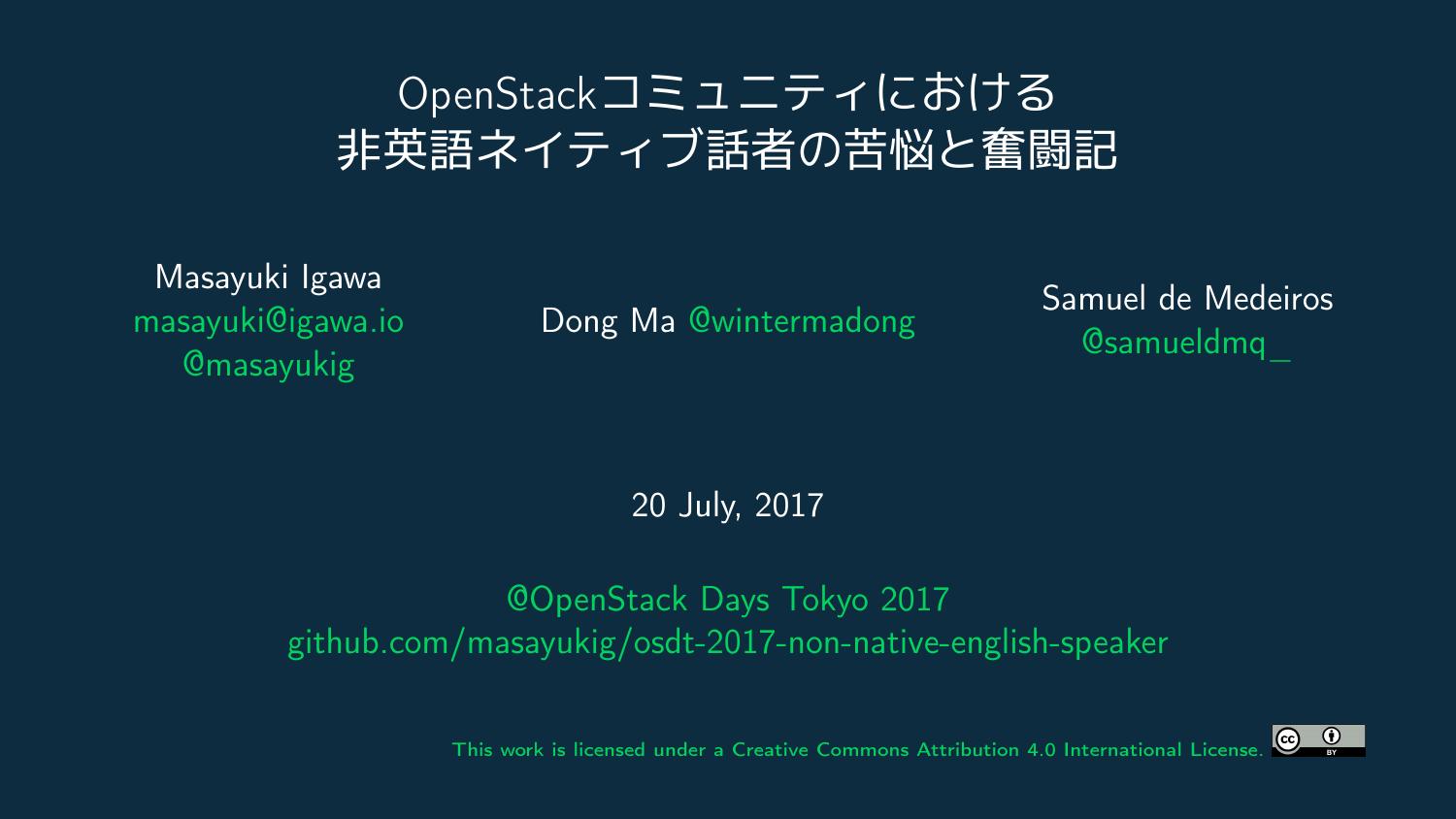- ▶ 本資料は、個人の見解です。
- ▶ 所属する企業・団体を代表する意見ではありません。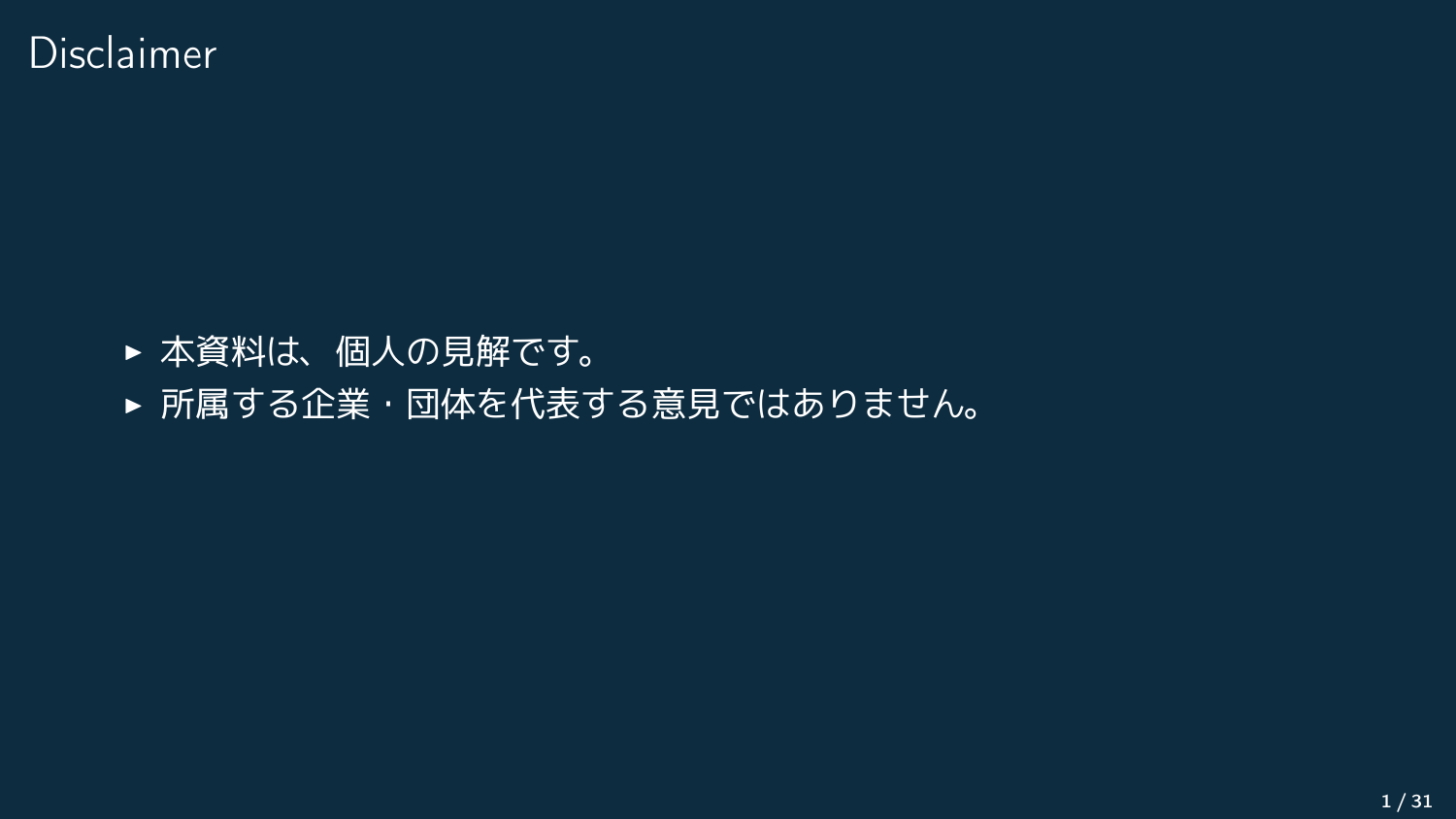## Who am 1?

- ▶ Company: SUSE/ノベル株式会社
	- $\triangleright$  QE(Quality Engineering) Team (日本にいるのは私だけ)
	- I [SUSE Acquires OpenStack IaaS and Cloud Foundry PaaS Talent and Technology](https://www.suse.com/newsroom/post/2016/suse-acquires-openstack-iaas-and-cloud-foundry-paas-talent-and-technology-assets-from-hpe-to-accelerate-growth-and-entry-into-new-markets/) [Assets from HPE to Accelerate Growth and Entry into New Markets](https://www.suse.com/newsroom/post/2016/suse-acquires-openstack-iaas-and-cloud-foundry-paas-talent-and-technology-assets-from-hpe-to-accelerate-growth-and-entry-into-new-markets/)
- ▶ Job: Senior Software Engineer/Open Source Programmer
	- ▶ [OpenStack](https://www.openstack.org/) [QA](https://wiki.openstack.org/wiki/QA) Upstream development, Core Reviewer [\(Tempest,](https://docs.openstack.org/developer/tempest/) [OpenStack-Health,](http://status.openstack.org/openstack-health/) [Subunit2SQL,](https://docs.openstack.org/developer/subunit2sql/) [Stackviz\)](https://docs.openstack.org/developer/stackviz/)
	- $\triangleright$  [stackalytics.com/?user\\_id=igawa](http://stackalytics.com/?user_id=igawa&release=all&metric=all)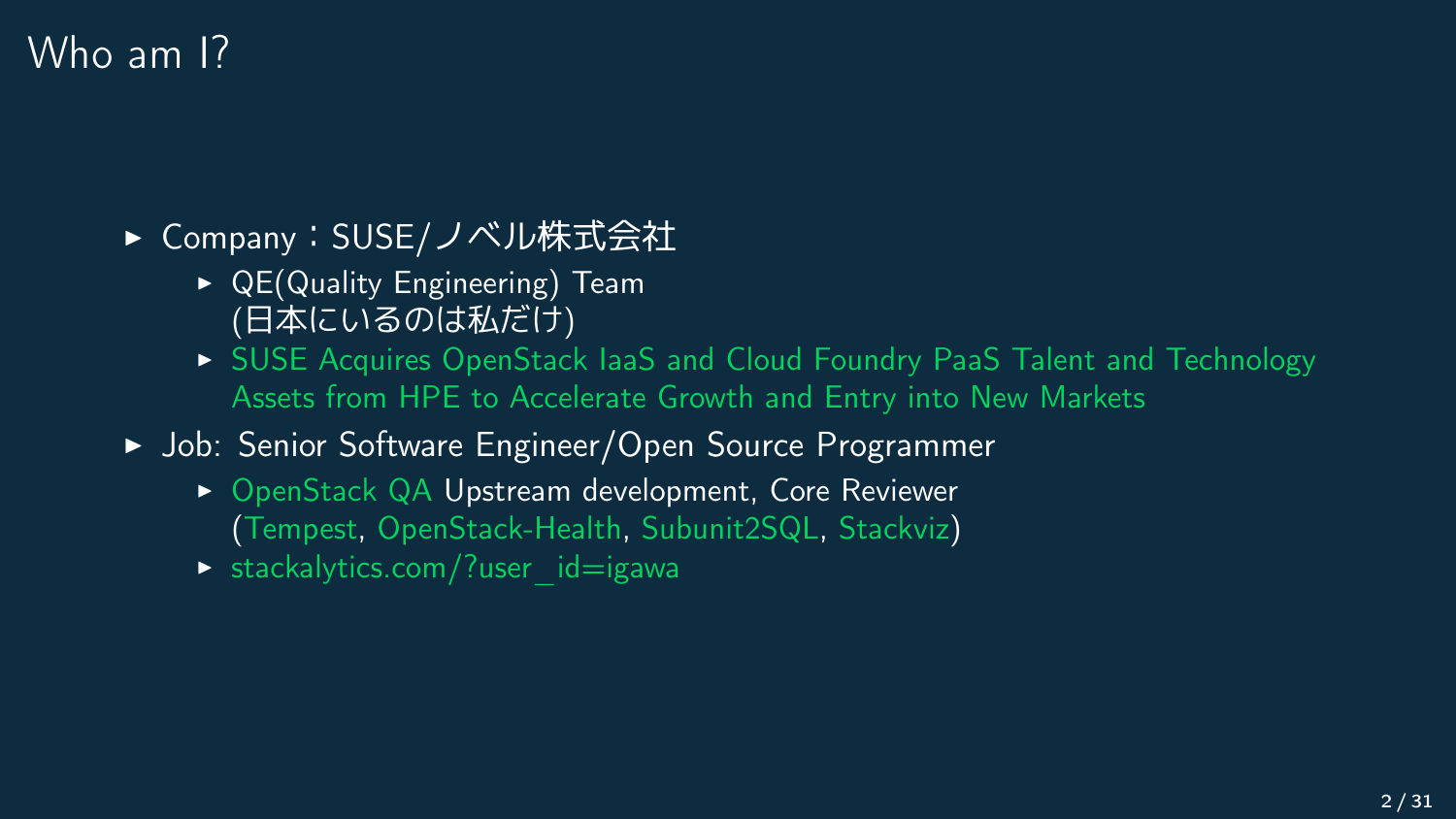# Culural Challenges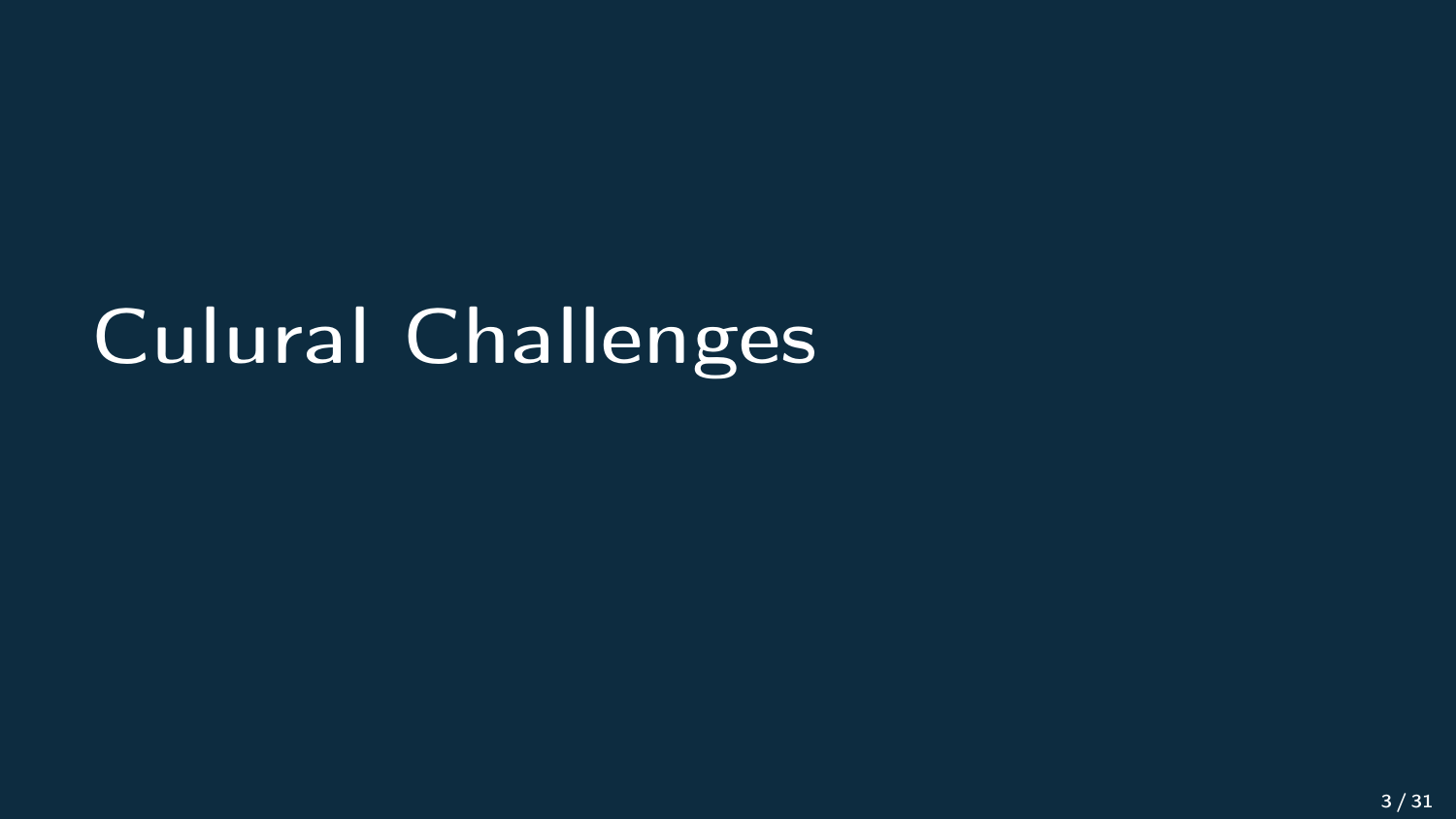#### Japanese

- ▶ 明確に「Yes / No | を言わない
- ▶ 完壁であろうとする
- ▶ フラットな話し方
- ▶ 大きな経済規模→海外に出ていく必要性が薄い
- ▶ 英語学習は読み書きに重点
- ▶ 発音・文法が全く異なる
	- $\blacktriangleright$  "I" vs "R" in words
	- ▶ Subject-Verb-Object (E) vs Subject-Object-Verb (J)
- ▶ 漢字, ひらがな, カタカナ
	- ▶ カタカナ: "ネットワーク" = "Network" (English)
	- ▶ Network(ネットワーク), File(ファイル), Comment(コメント), etc..
- ▶ 和製英語: Paso-con(パソコン), Air-con(エアコン), Auto-bi(オートバイ)
	- $\triangleright$  <https://en.wikipedia.org/wiki/Wasei-eigo>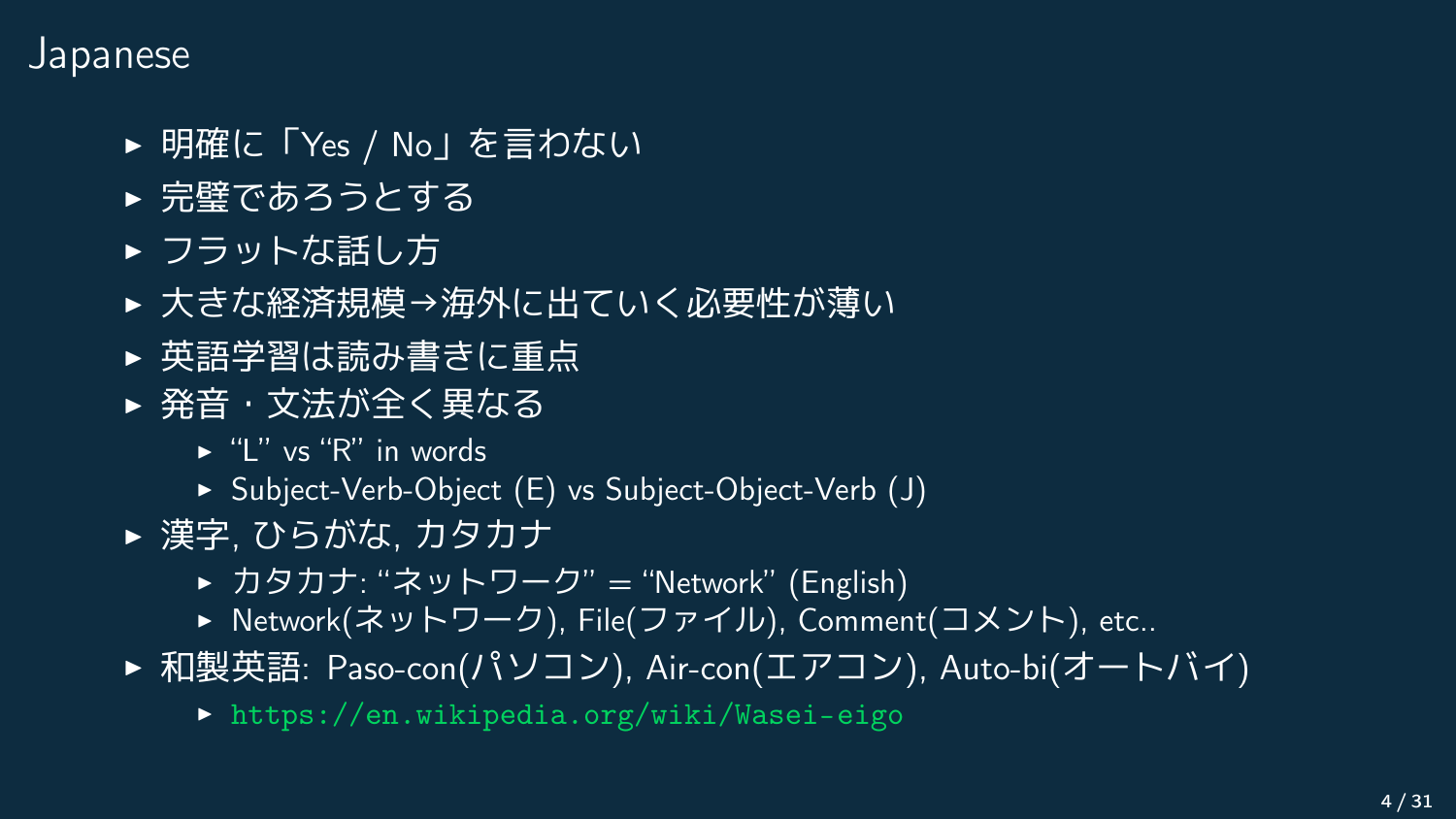### Chinese - Dong

- ▶ 儒教文化
- ▶ 可能な限り「Yes」と言う。なるべく「No」は言わない
- ▶ 「交渉」よりも「聴く」ことを好む
- ▶ 中国人の発音は、なかなか理解してもらえないことが多い
- ▶ 文法が異なる
- ▶ 文章を書く・話すのは、なかなか難しい(文法)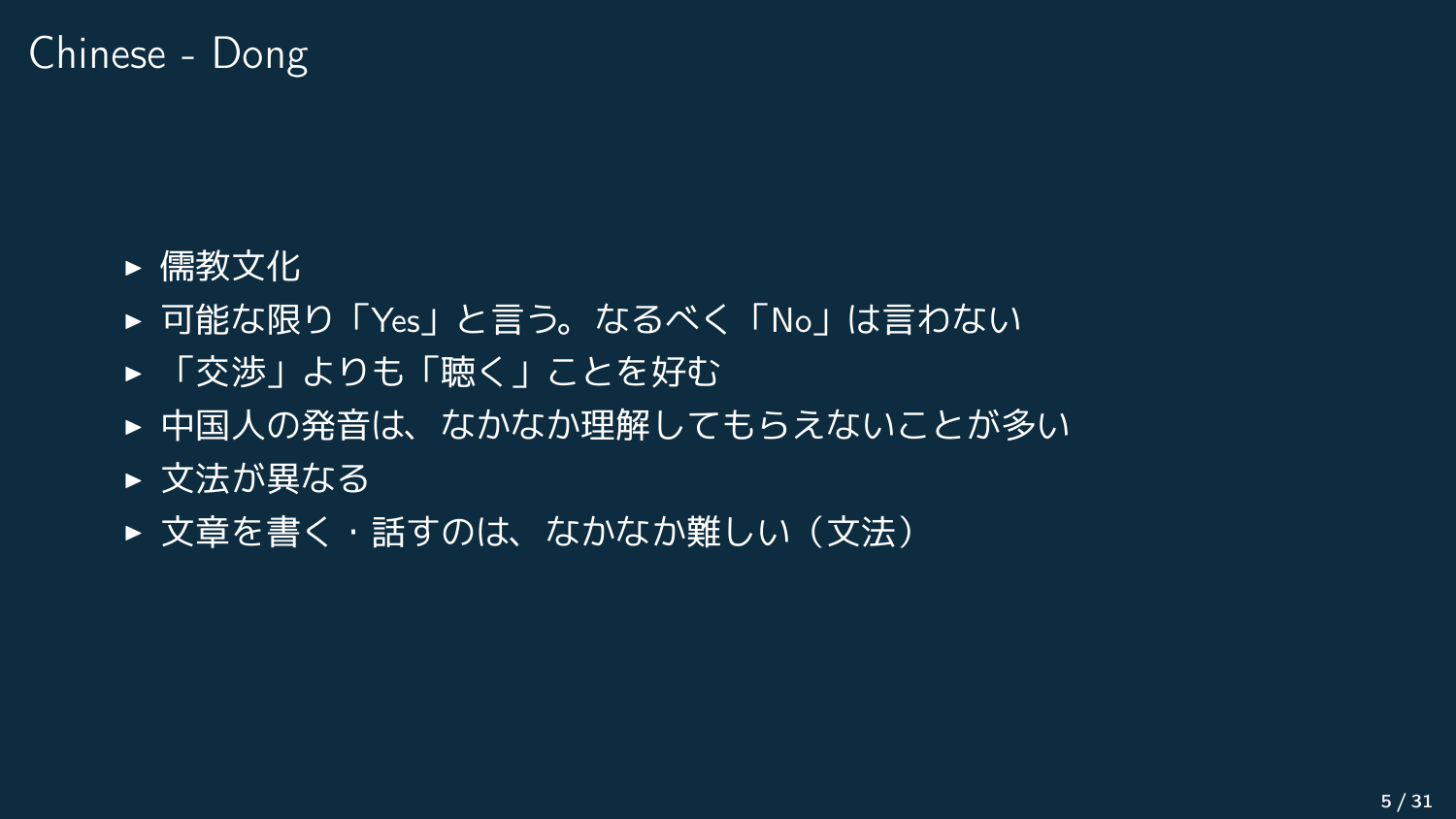### Brazilian - Samuel

- ▶ 英語と近い言語
- ▶ 短い・直接的な回答はちょっとつまらなく感じる
- ▶ "i" (ポルトガル語) は "e" (英語) として発音される
- ▶ 文法:形容詞が名詞の後ろに来るのが一般的
- ▶ いくつかの発音は、ポルトガル語に存在しない, e.g "th" vs "f"
- ▶ 一般的な学校の英語教育レベルは高くない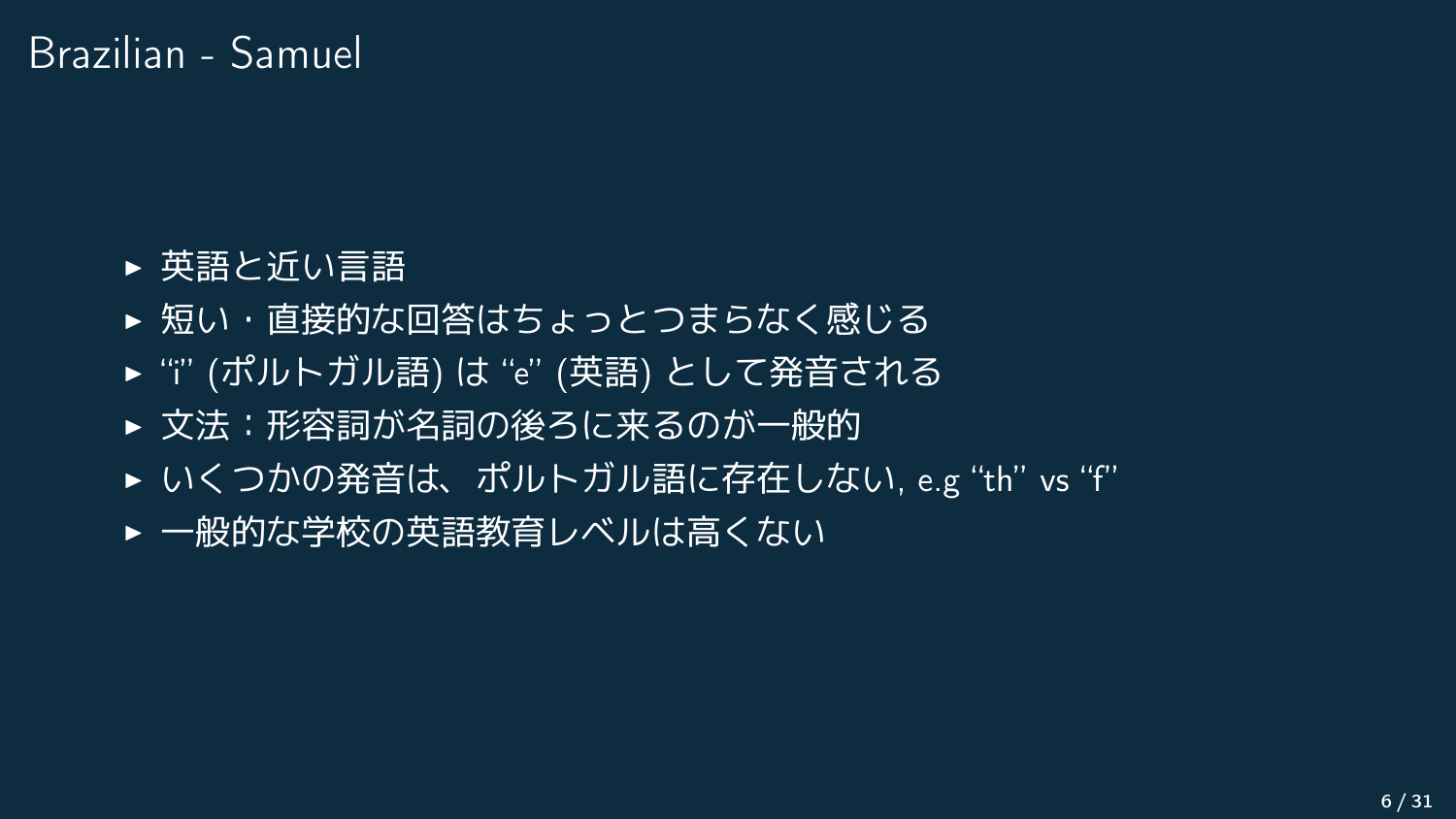# Language Challenges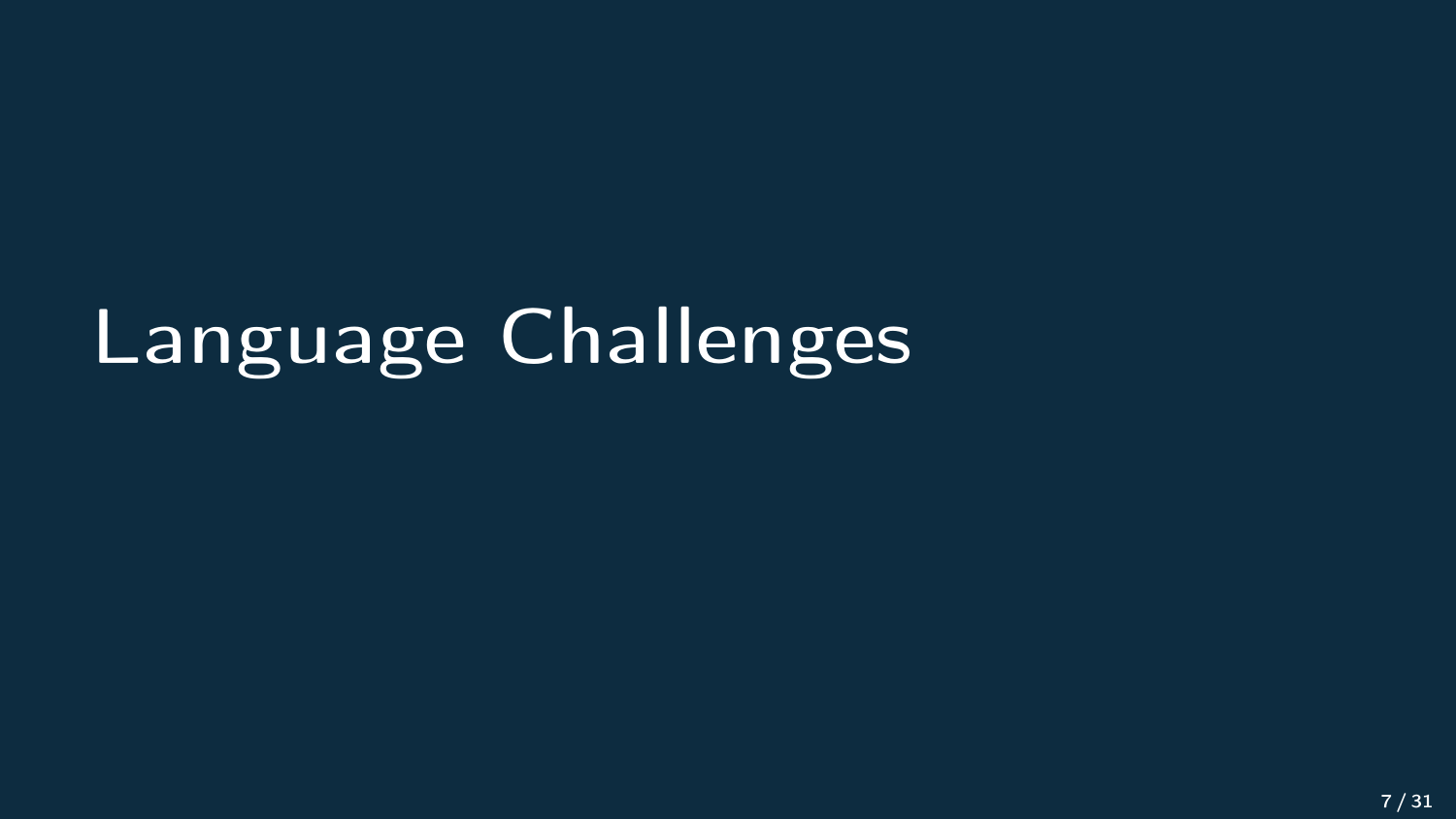- ▶ 最も習得しやすいスキル (一般的には)
- ▶ 一番重要
- ▶ IRC(テキストチャット) の会話はあっという間に進む
- ▶ 長いE-mail, 結論がよくわからない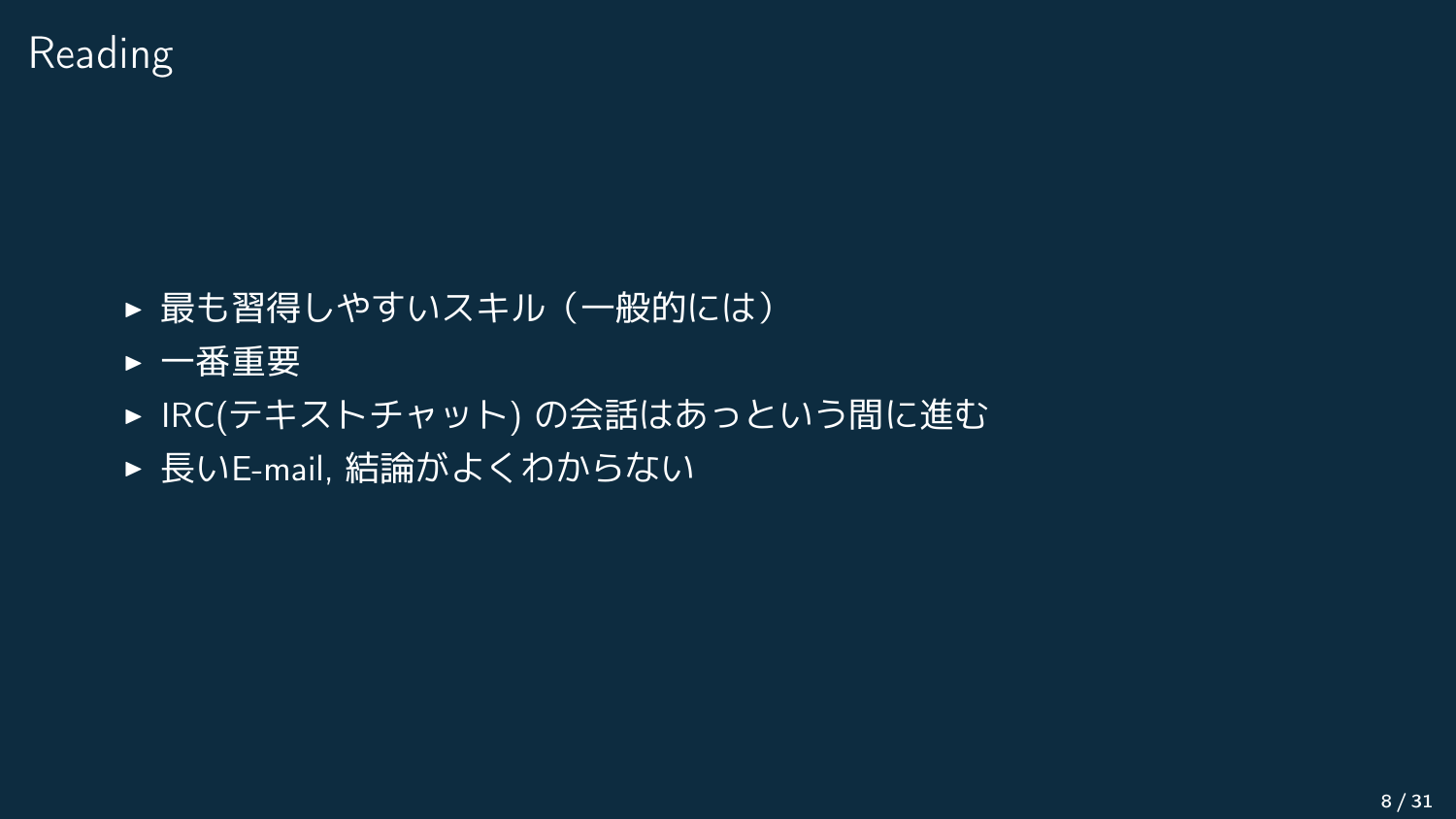## Writing

- ▶ 文法
- ▶ 長い、美しい文章を書くのは難しい
- ▶ シンプルな文章を書くことが広く行われている
- ▶ IRCなどのチャットのスピード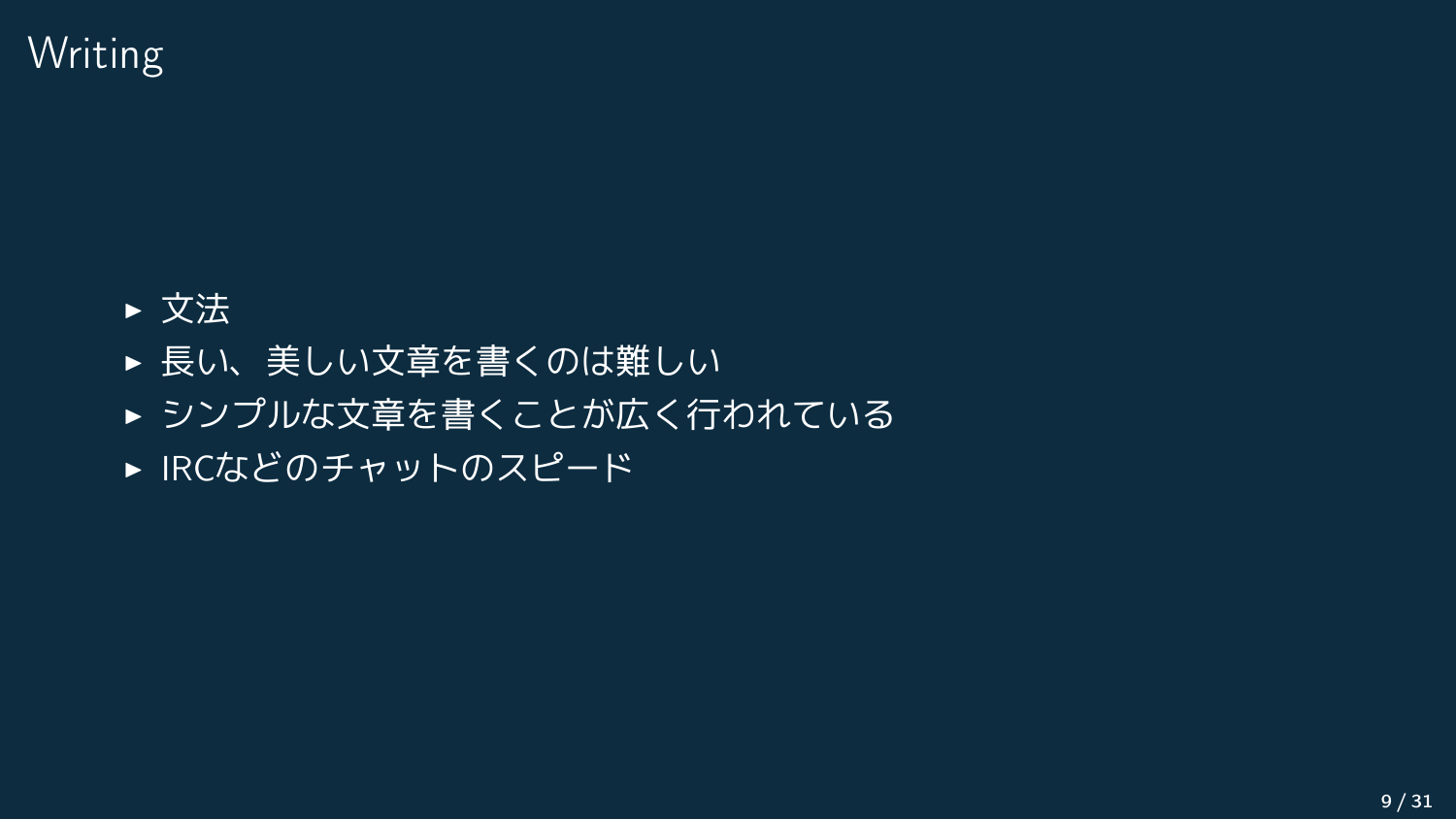Listening

- ▶ さまざまなアクセント
- ▶ スピード
- ▶ ボキャブラリ
- ▶ 文法
- ▶ 様々なノイズのある環境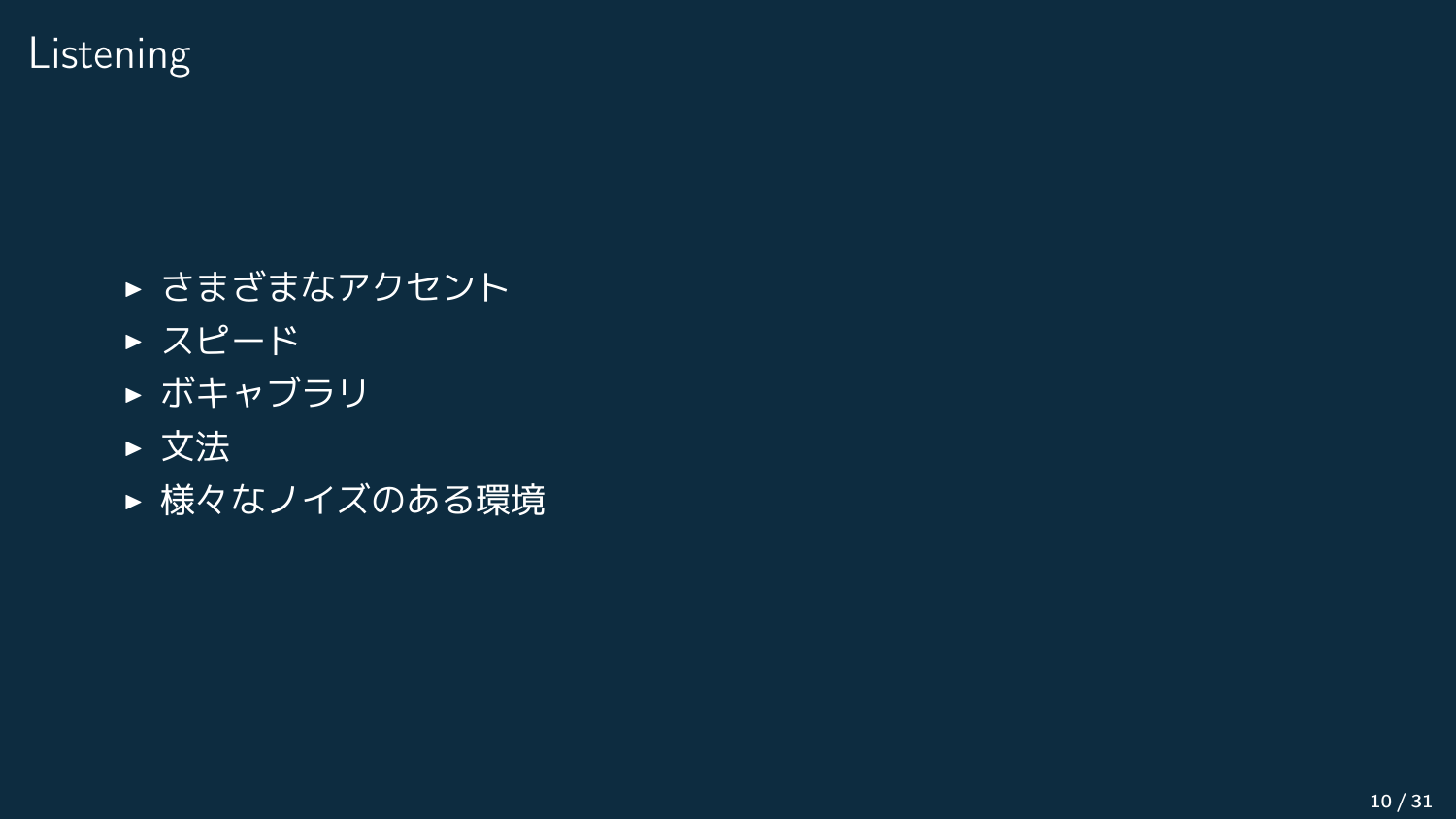Speaking

- ▶ ボキャブラリ
- ▶ 文法
- ▶ 発音
- ▶ スピードと流暢さ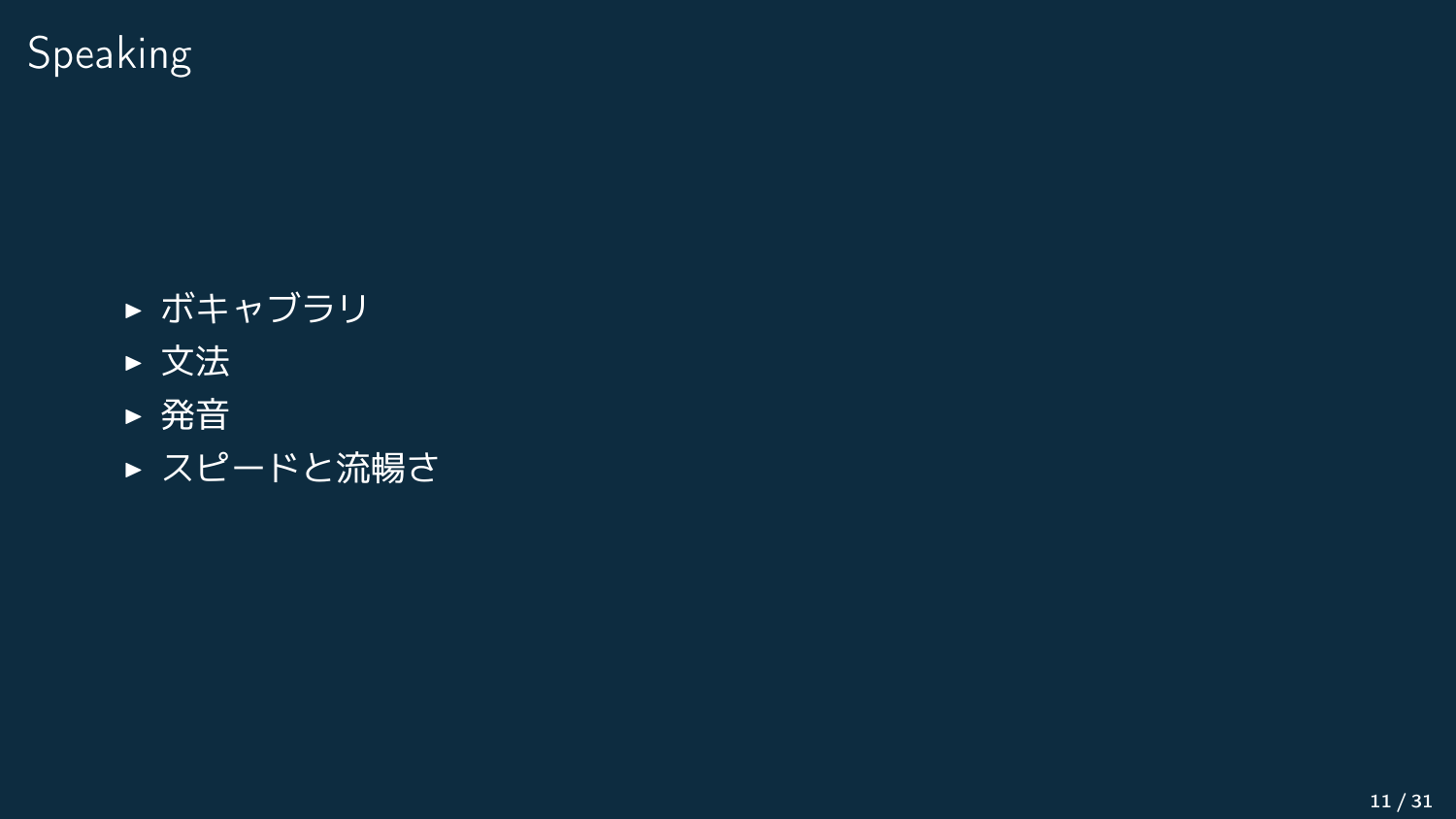# Overcoming Obstacles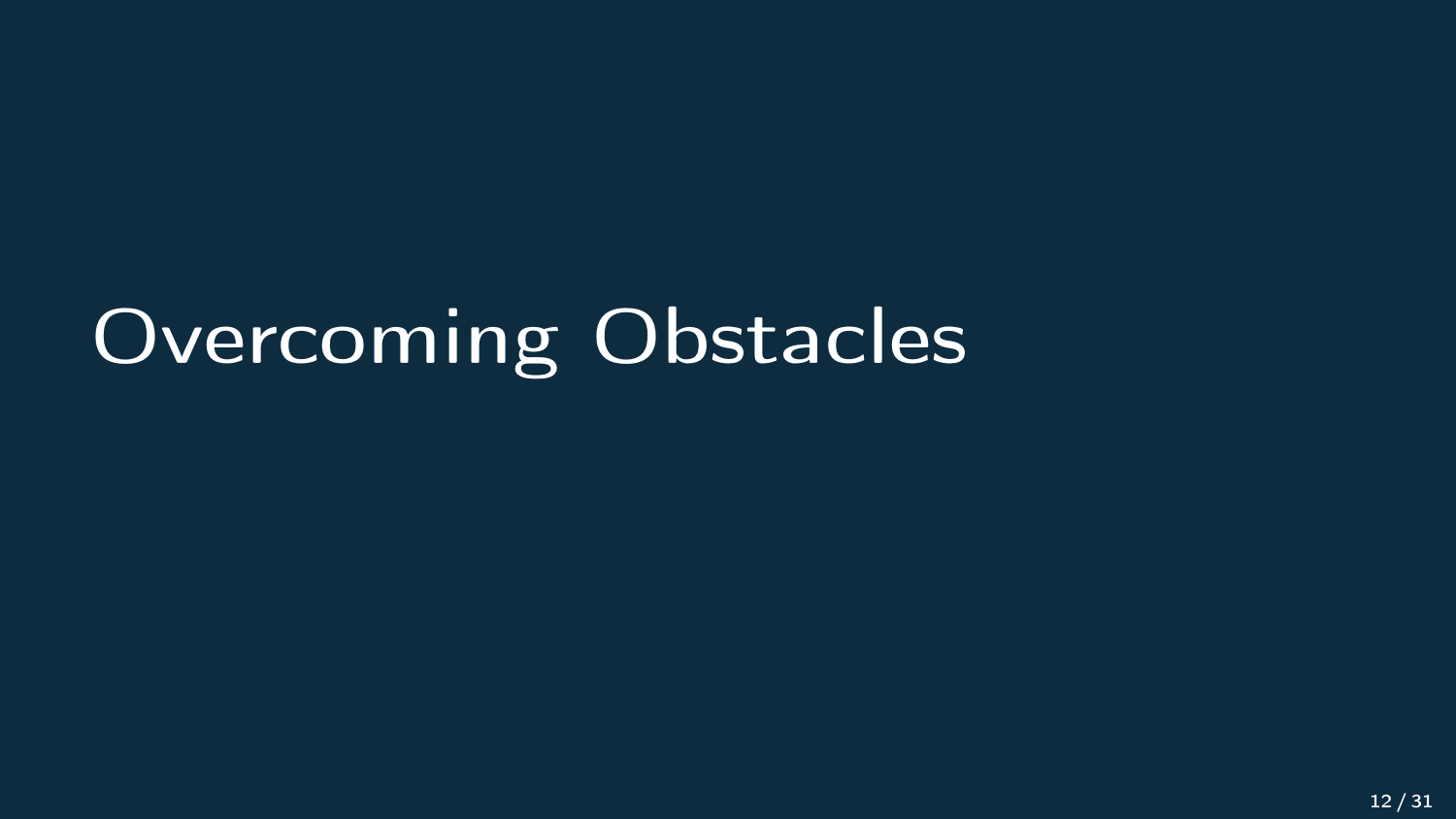### Overcoming Obstacles

- ▶ 文化的な課題は、単なる言語の課題よりも克服するのが難しい
- ▶ 言語に浸る
- ▶ 限界があるとは思わず、チャレンジ
- ▶ 可能な限り努力、少しずつ改善されていく
- ▶ 色々なものを読むことを通じてボキャブラリを増やしていく
- ▶ 毎日の英会話
- ► 便利なツールがたくさん(Google Translate, duolingo, インターネット英会話, etc)
- ▶ 自分自身、もしくは他の人と練習
- ▶ まずは、1-to-1の会話から始めるのが無難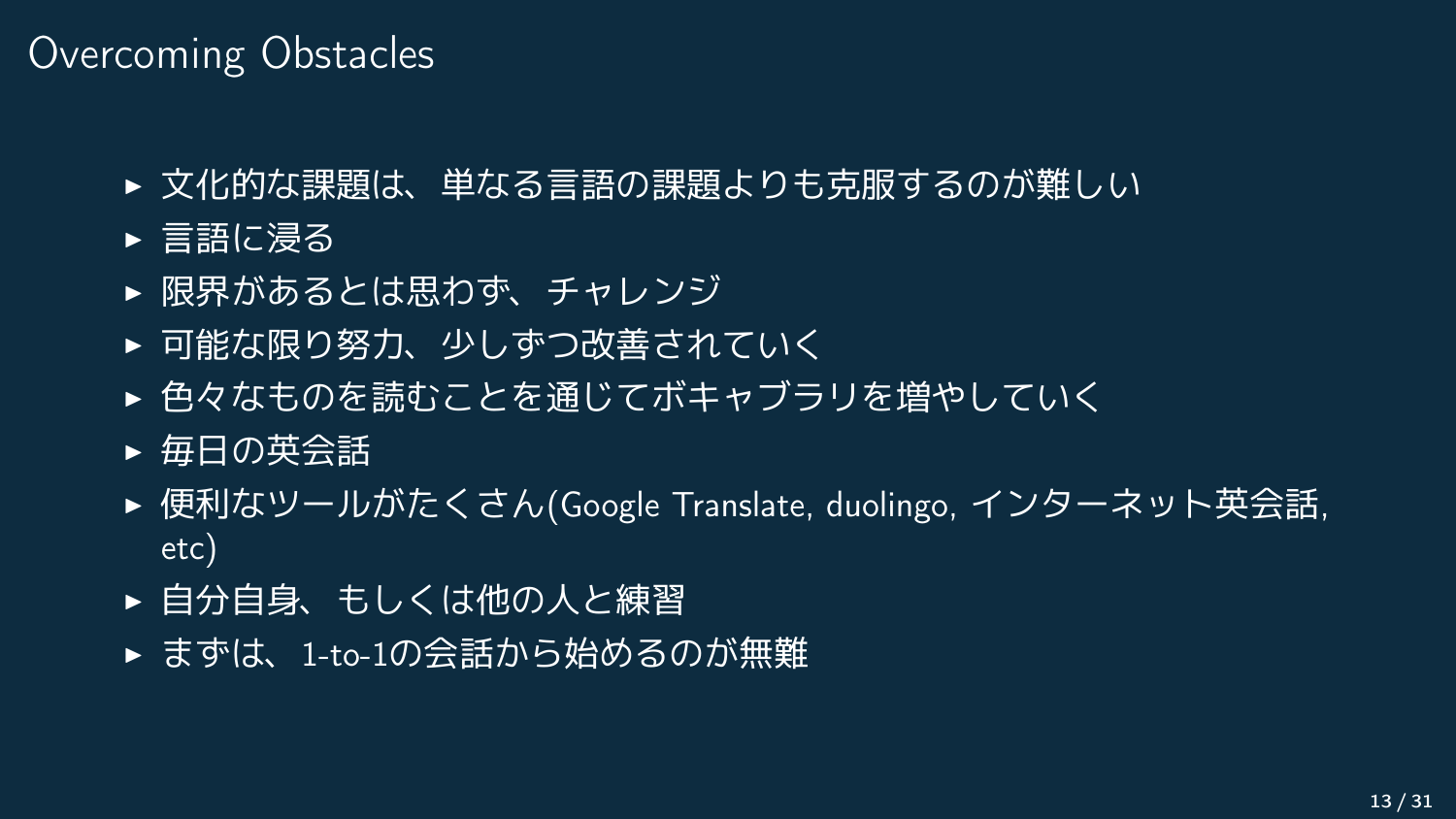# Onboarding newcomers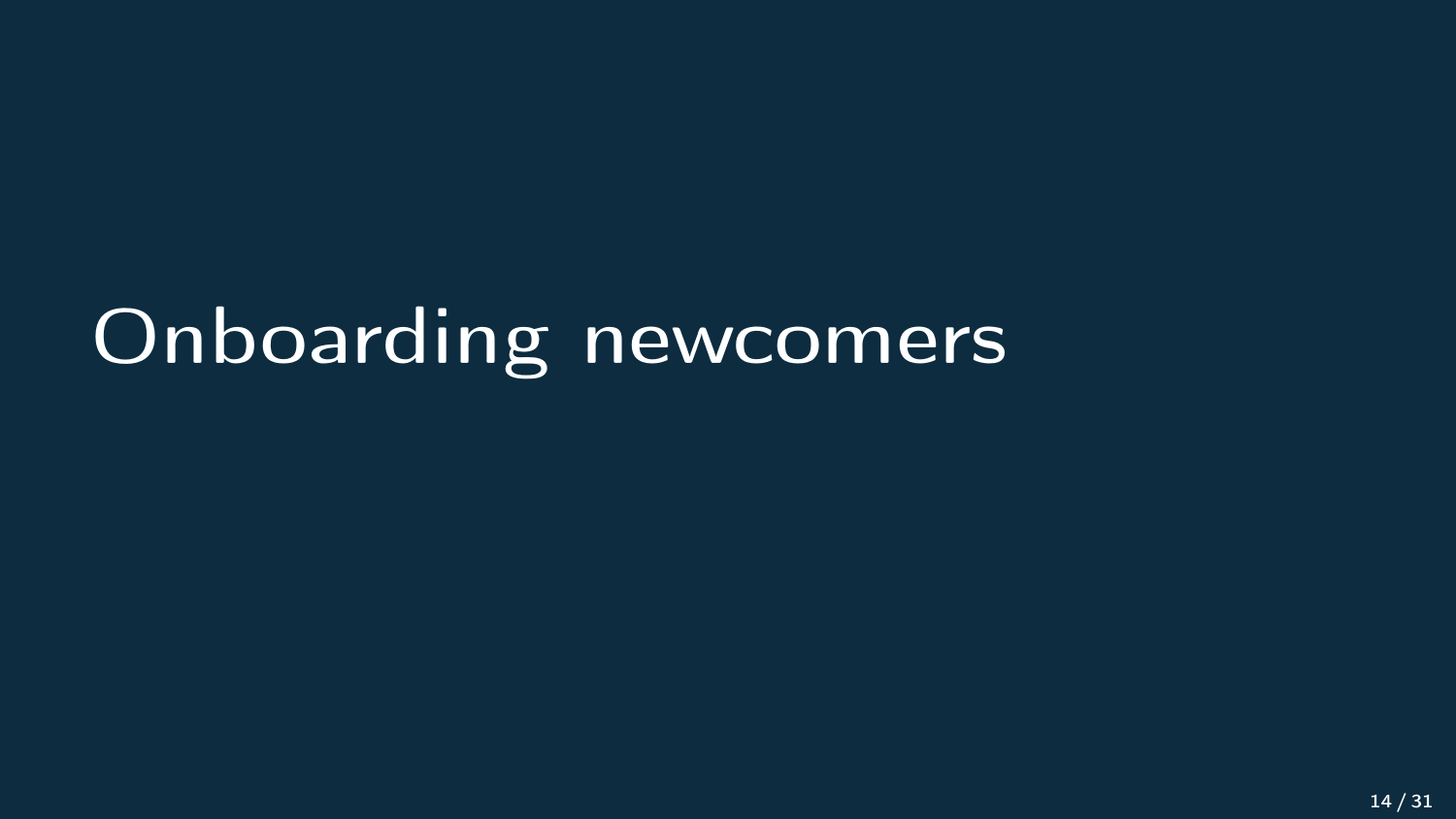#### **Newcomers**

- ▶ フレンドリー&オープンに
- ▶ メンターを見つけよう
- ▶ 意見を共有しよう
- ▶ 前もって準備しよう
- ▶ 質問しよう
- ▶ 英語スキルを常に改善していこう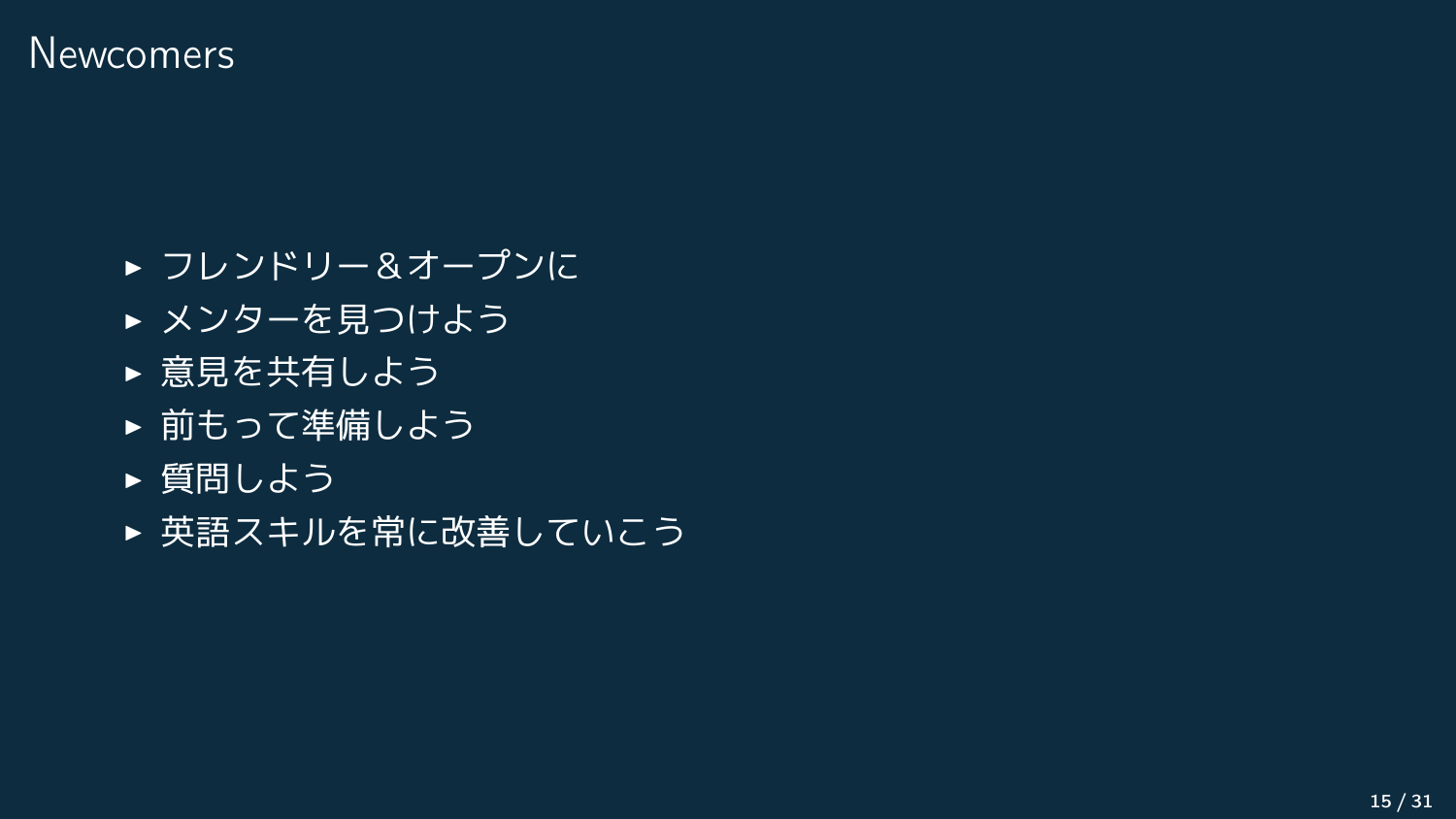### Native Speakers

- ▶ Be patient(ちょっと我慢して..)
- ▶ Speak slowly, please(ゆっくり話してください)
- ▶ Use simple words and sentences(シンプルな言葉・文章を)
- ▶ Encourage communication(会話を勇気づけて)
- ▶ Do not make fun(からかわないで)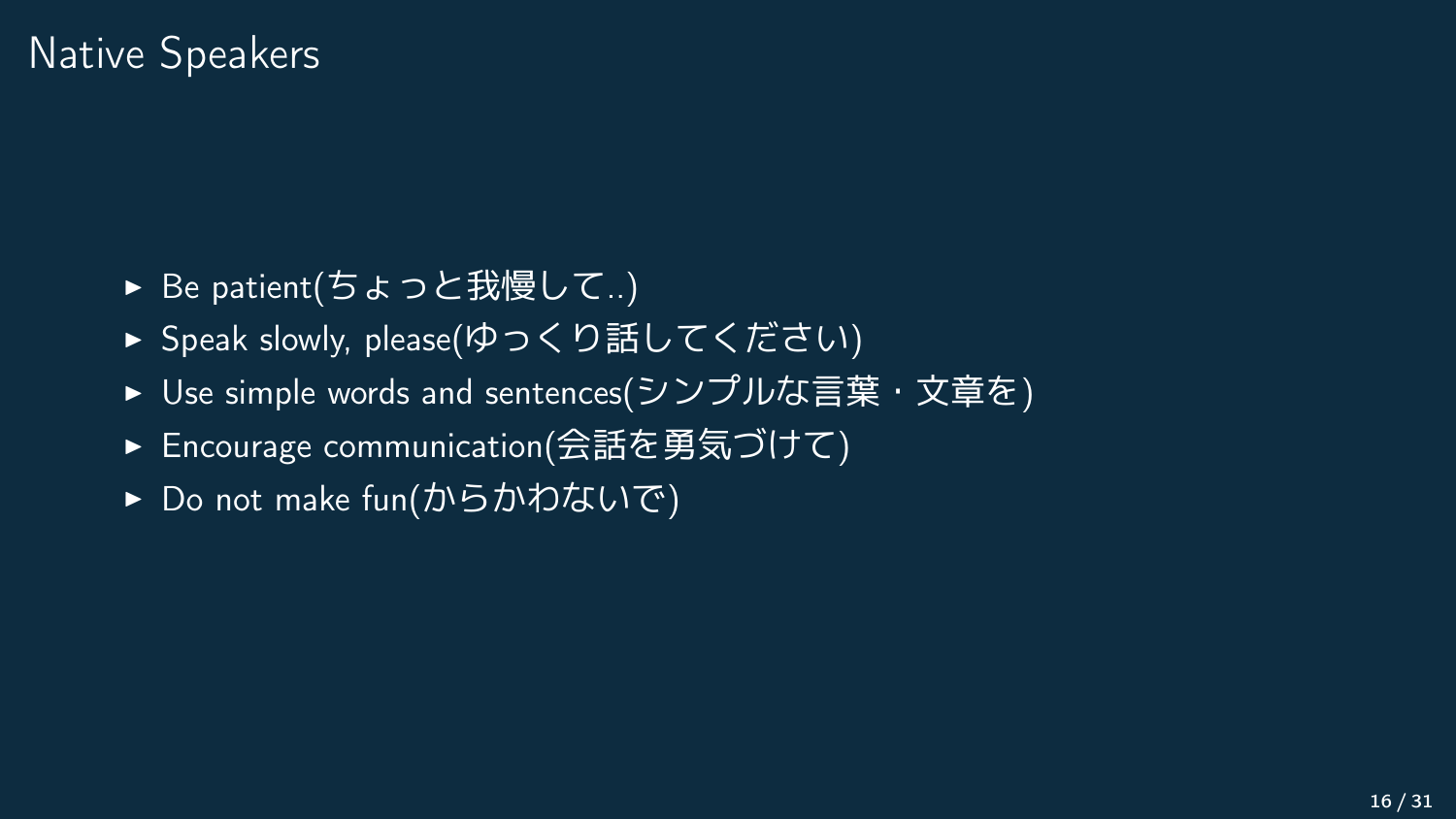## Questions?

#### More Informations

- <sup>I</sup> [https://opensource.com/article/17/1/](https://opensource.com/article/17/1/non-native-speakers-take-open-source-communities) [non-native-speakers-take-open-source-communities](https://opensource.com/article/17/1/non-native-speakers-take-open-source-communities)
- <sup>I</sup> [https://docs.openstack.org/contributor-guide/](https://docs.openstack.org/contributor-guide/non-native-english-speakers.html) [non-native-english-speakers.html](https://docs.openstack.org/contributor-guide/non-native-english-speakers.html)



Image by[:opensource.com]( : opensource.com)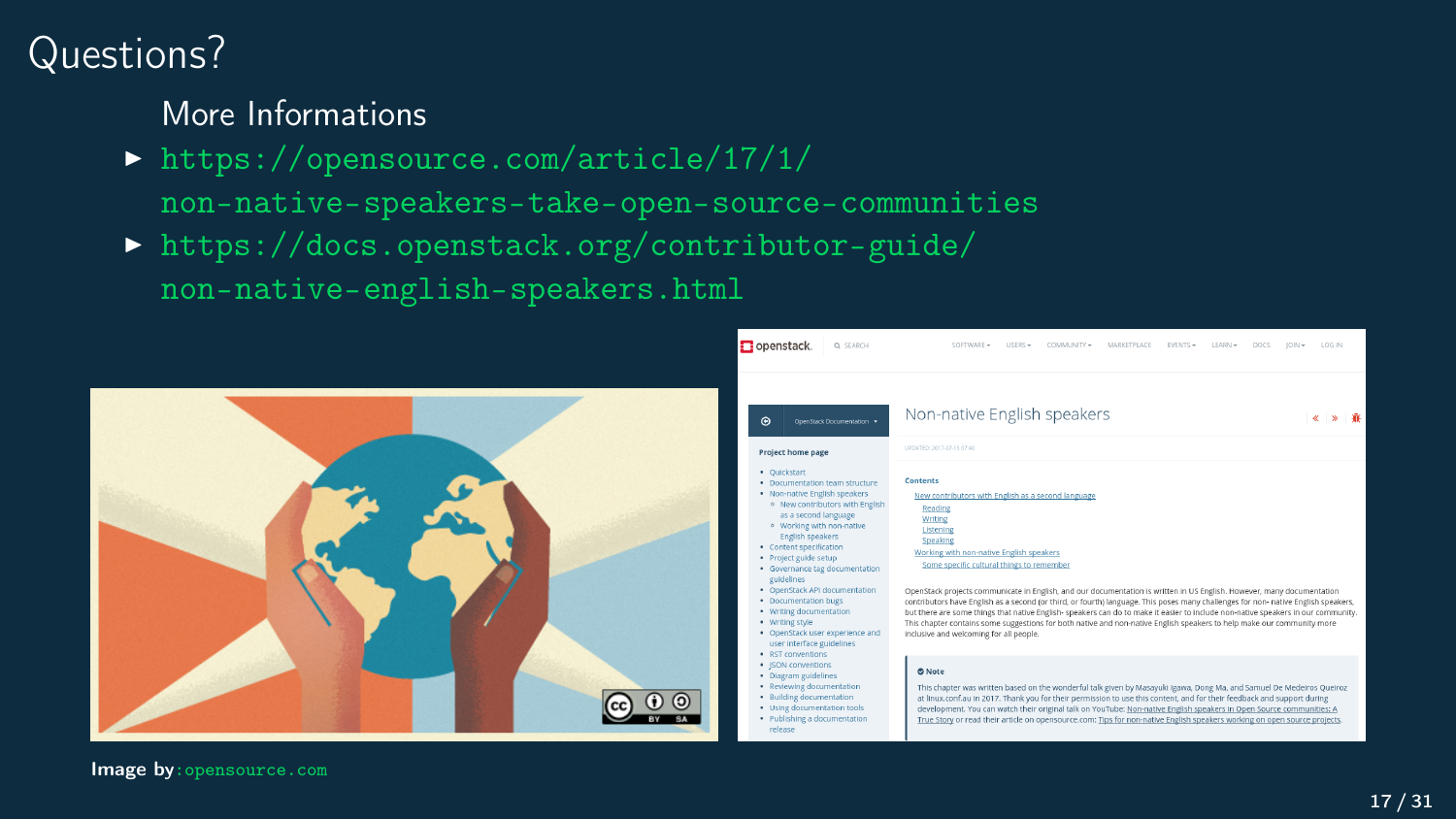# Appendix: English version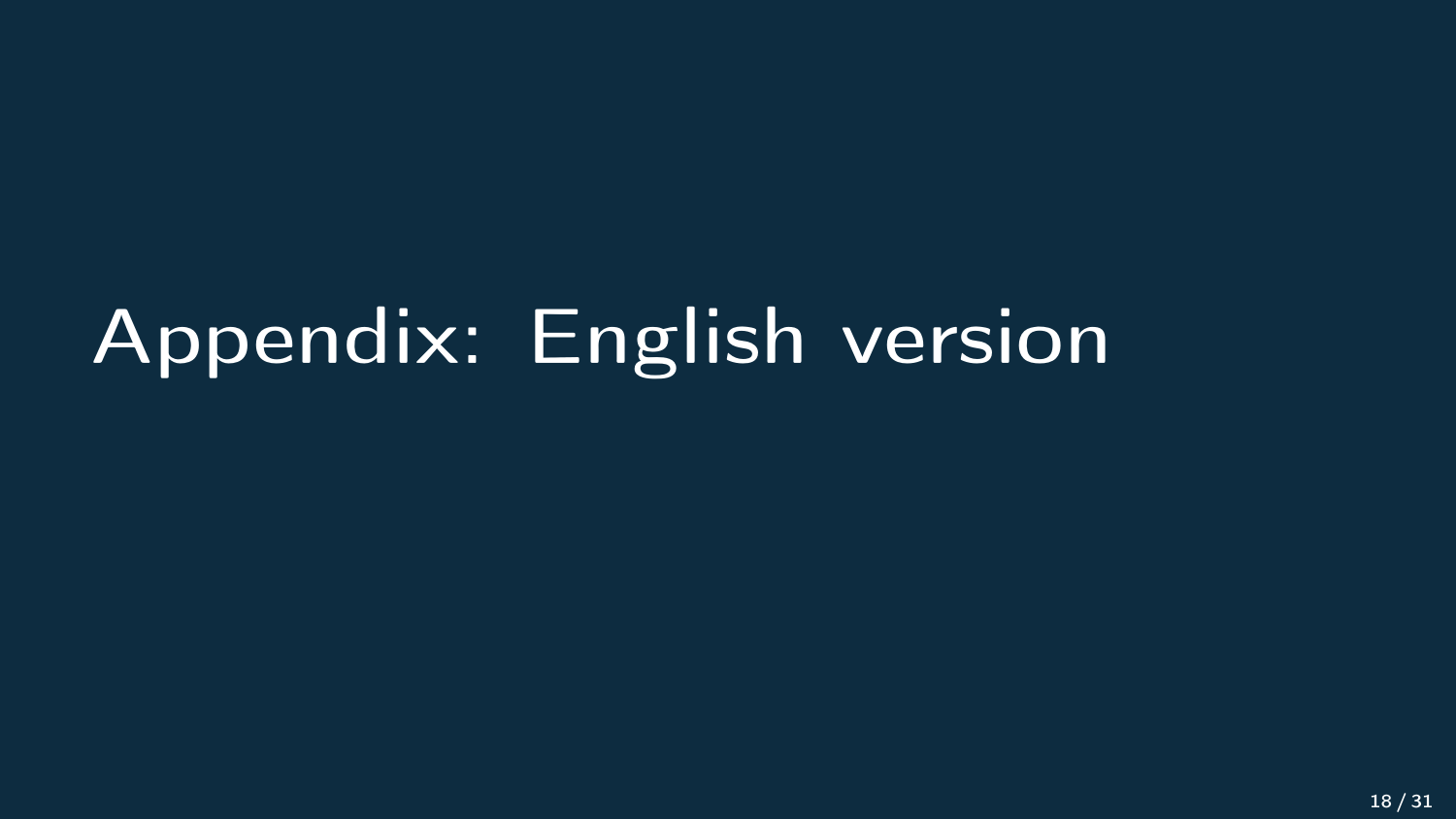### Japanese - Masayuki

- ▶ NOT to say "Yes / No" clearly
- $\blacktriangleright$  Tend to be perfect
- $\blacktriangleright$  Keep intonation
- $\triangleright$  Size of Economy
- $\blacktriangleright$  Focusing on Reading and Writing
- $\triangleright$  Pronunciation and grammar are very different
	- Pronouncing " $L''$  vs " $R''$  in words
	- ▶ Subject-Verb-Object (E) vs Subject-Object-Verb (J)
- ▶ Katakana: " ネットワーク" = " Network" (English)
- ▶ Kanji(漢字), Hiragana(ひらがな), Katakana(カタカナ)
- ▶ Network(ネットワーク), File(ファイル), Comment(コメント), etc..
- ▶ 和製英語(Japanese-made English): Paso-con(パソコン), Air-con(エアコン), Auto-bi(オートバイ)
	- $\blacktriangleright$  https://en.wikipedia.org/wiki/Wasei-eigo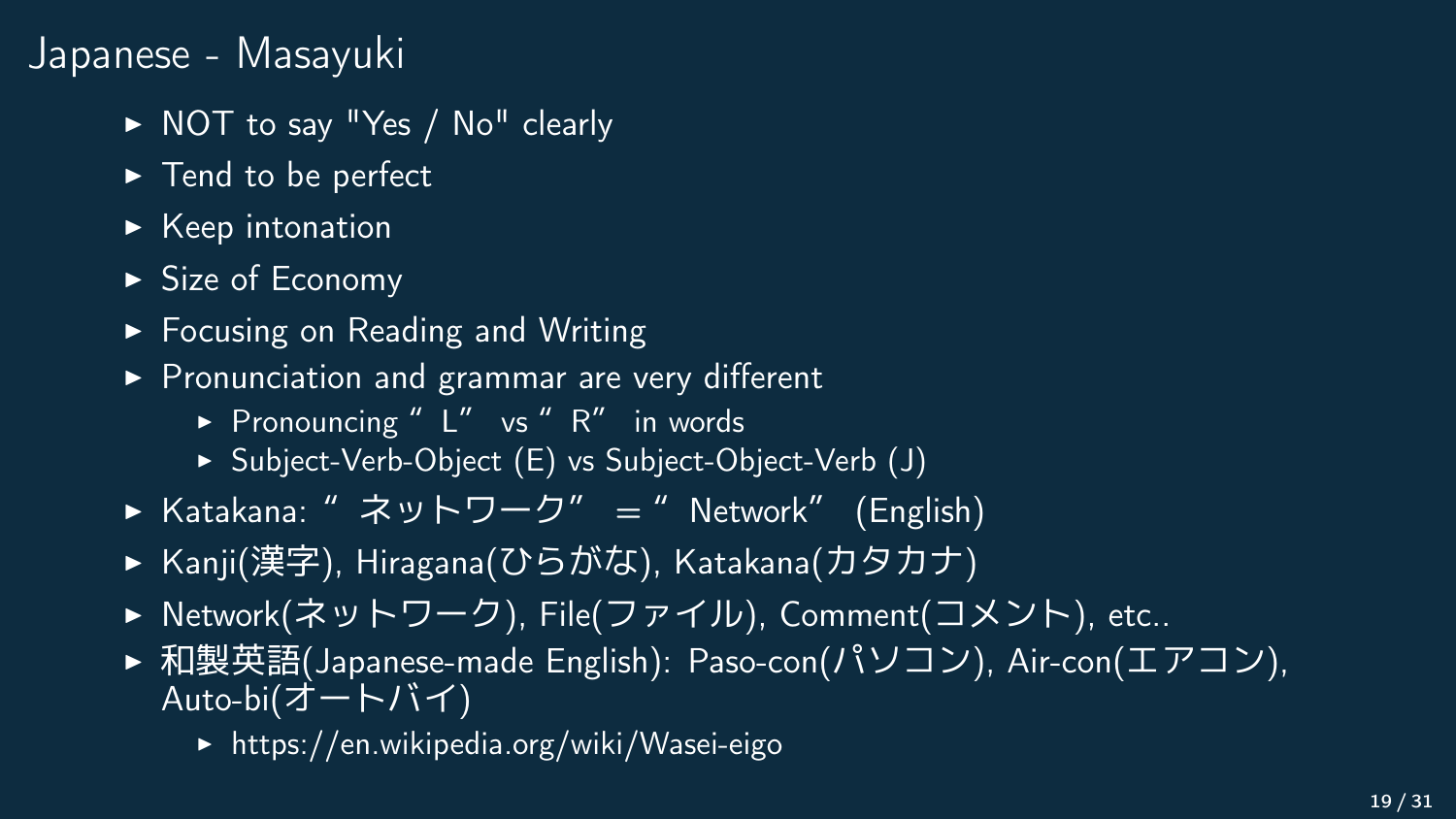

- $\triangleright$  Confucian culture
- $\triangleright$  Doctrine of the Mean one guideline is Leniency
- $\blacktriangleright$  Like to say yes, don't like to say no
- $\blacktriangleright$  Like to listen, don't like to negotiate
- $\triangleright$  Chinese pronunciation is not understood by others
- $\triangleright$  Not follow well with the English grammar
- $\triangleright$  Writing is hard because of the grammar but it can be understood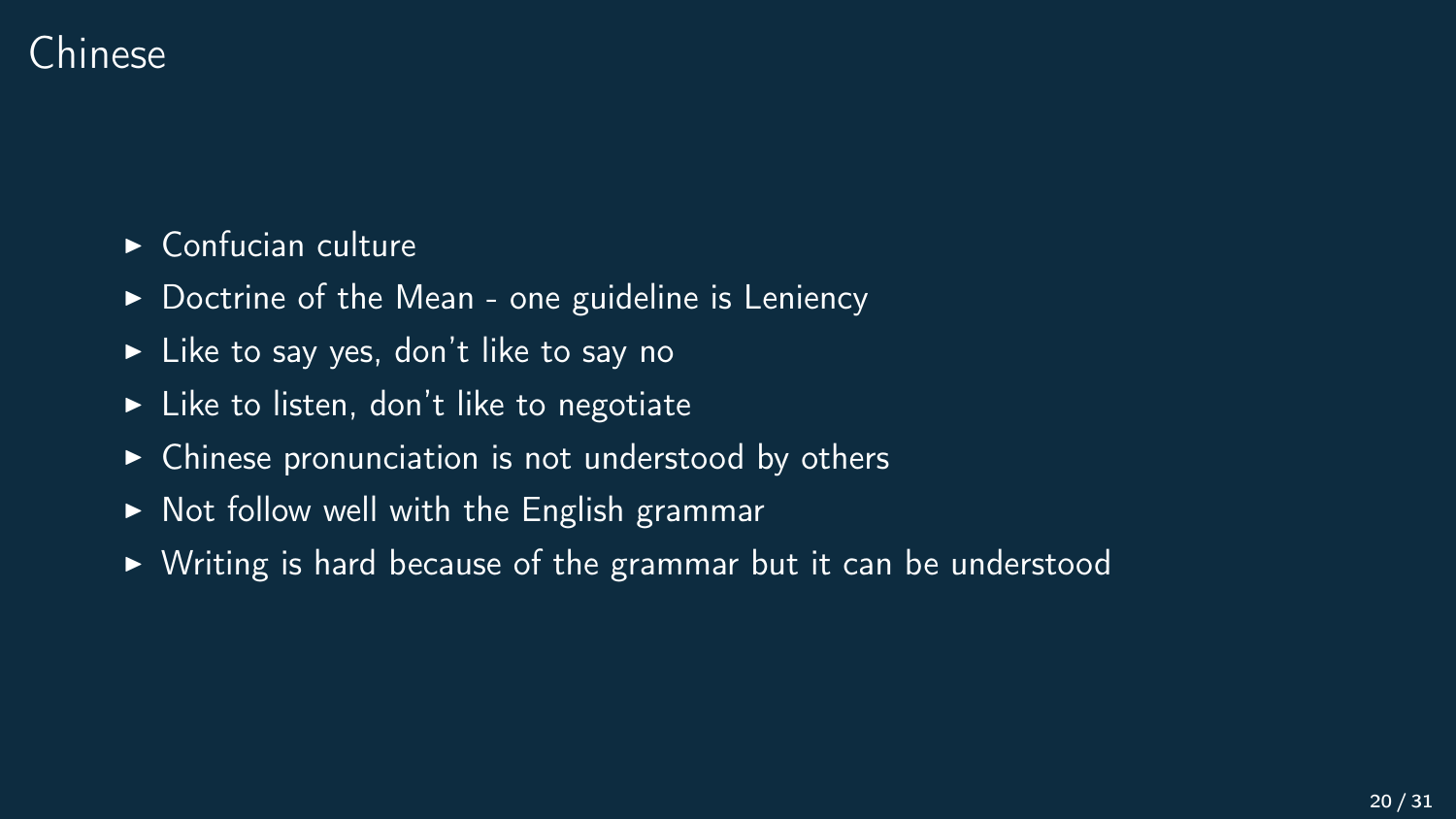- $\triangleright$  Conversations driven in similar way
- $\triangleright$  Short/direct responses may sound rude
- $\triangleright$  "i" (Portuguese) is pronounced as "e" (English)
- $\triangleright$  Grammar: adjectives position
- ▶ Some phonemes do not exist in Portuguese, e.g "th" vs "f"
- $\triangleright$  Regular schools do a poor job teaching English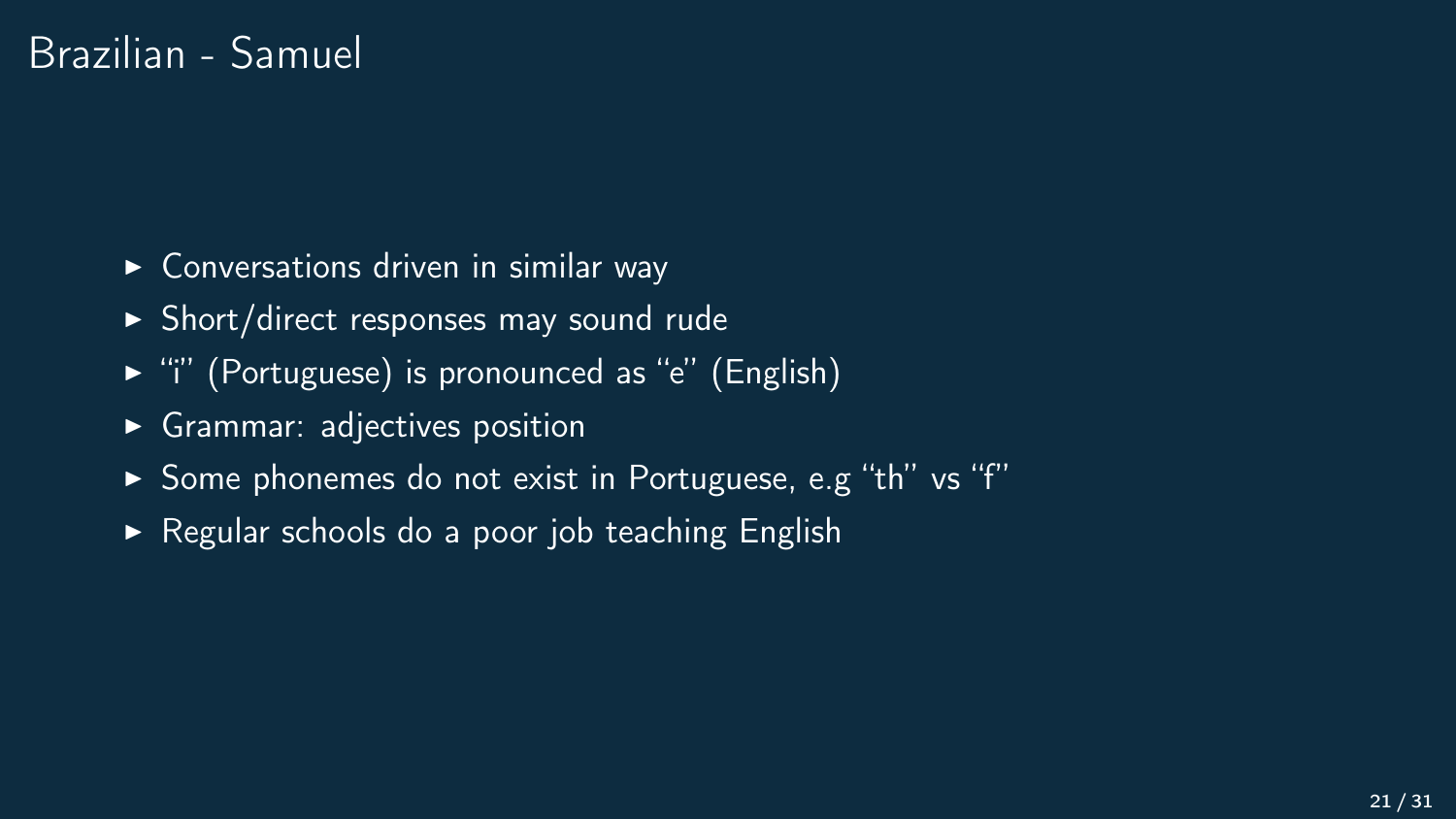# Language Challenges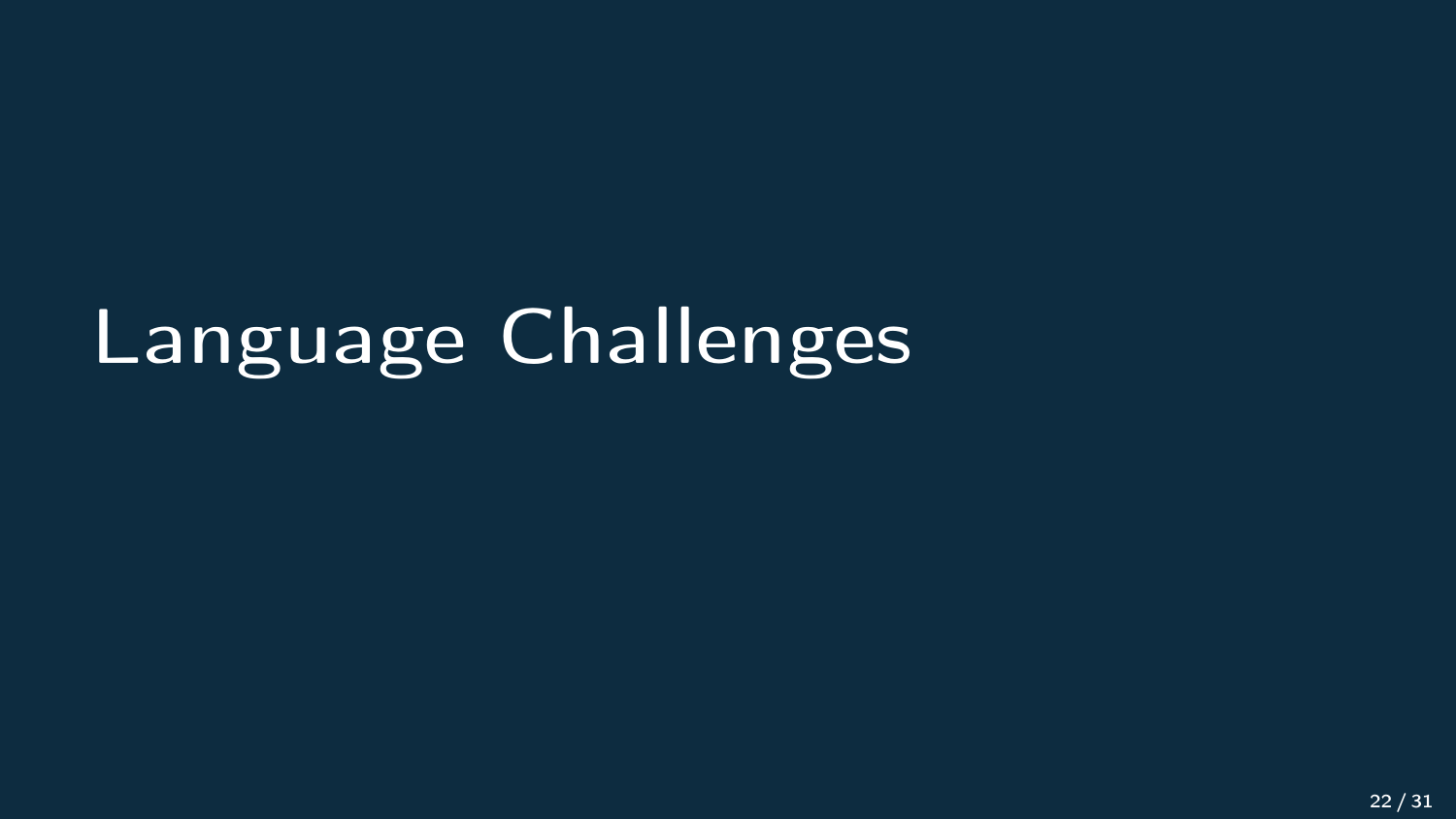## Reading

- $\blacktriangleright$  Easiest in most of the time
- $\triangleright$  One of the most important
- $\blacktriangleright$  IRC conversation goes fast
- $\blacktriangleright$  Long emails, conclusion is unclear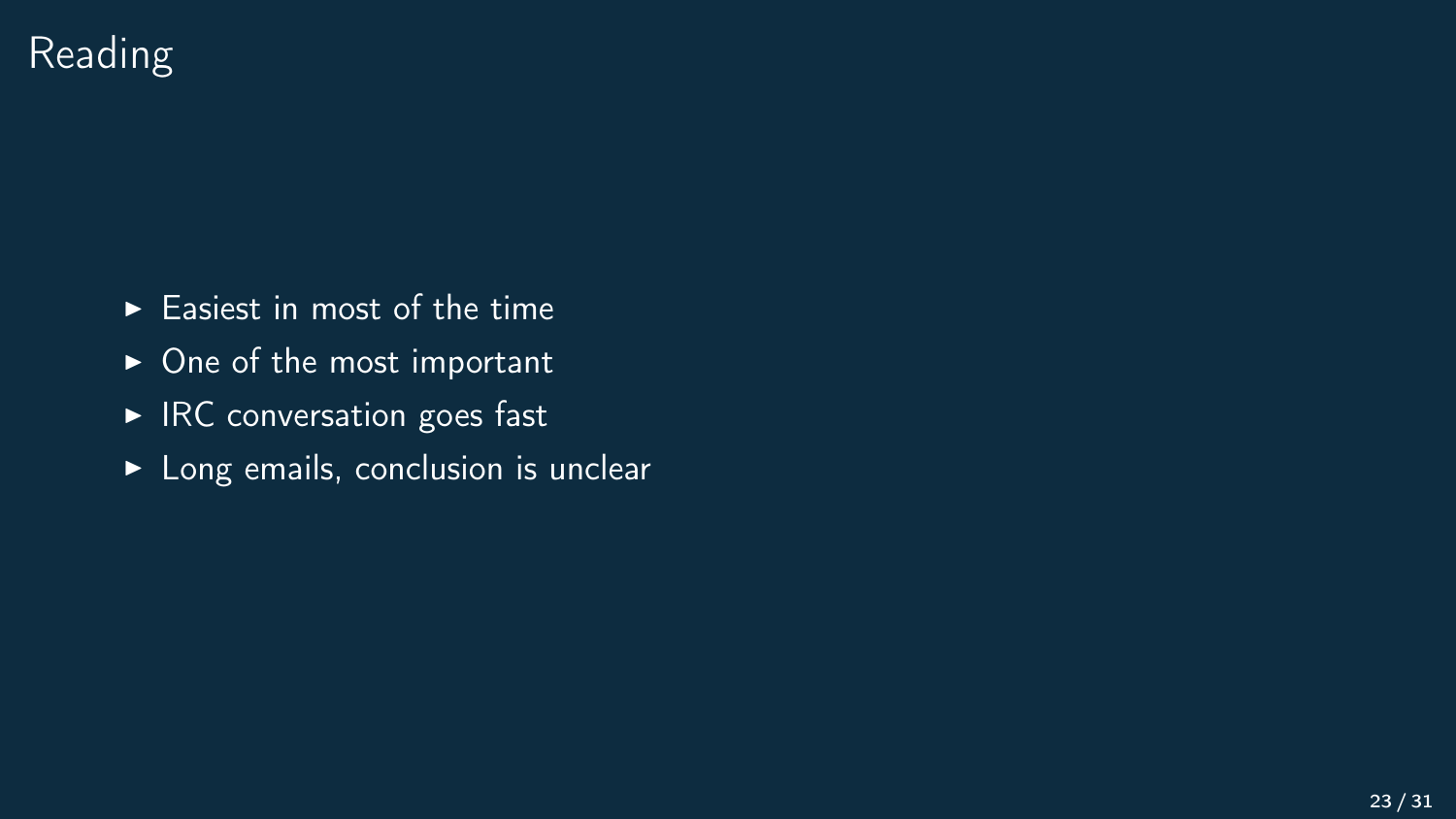## Writing

- $\overline{\phantom{a}}$  Grammar
- $\triangleright$  Writing long and beautiful sentences is difficult
- $\blacktriangleright$  Simpler sentences are prevalent
- $\blacktriangleright$  Speed in IRC/chat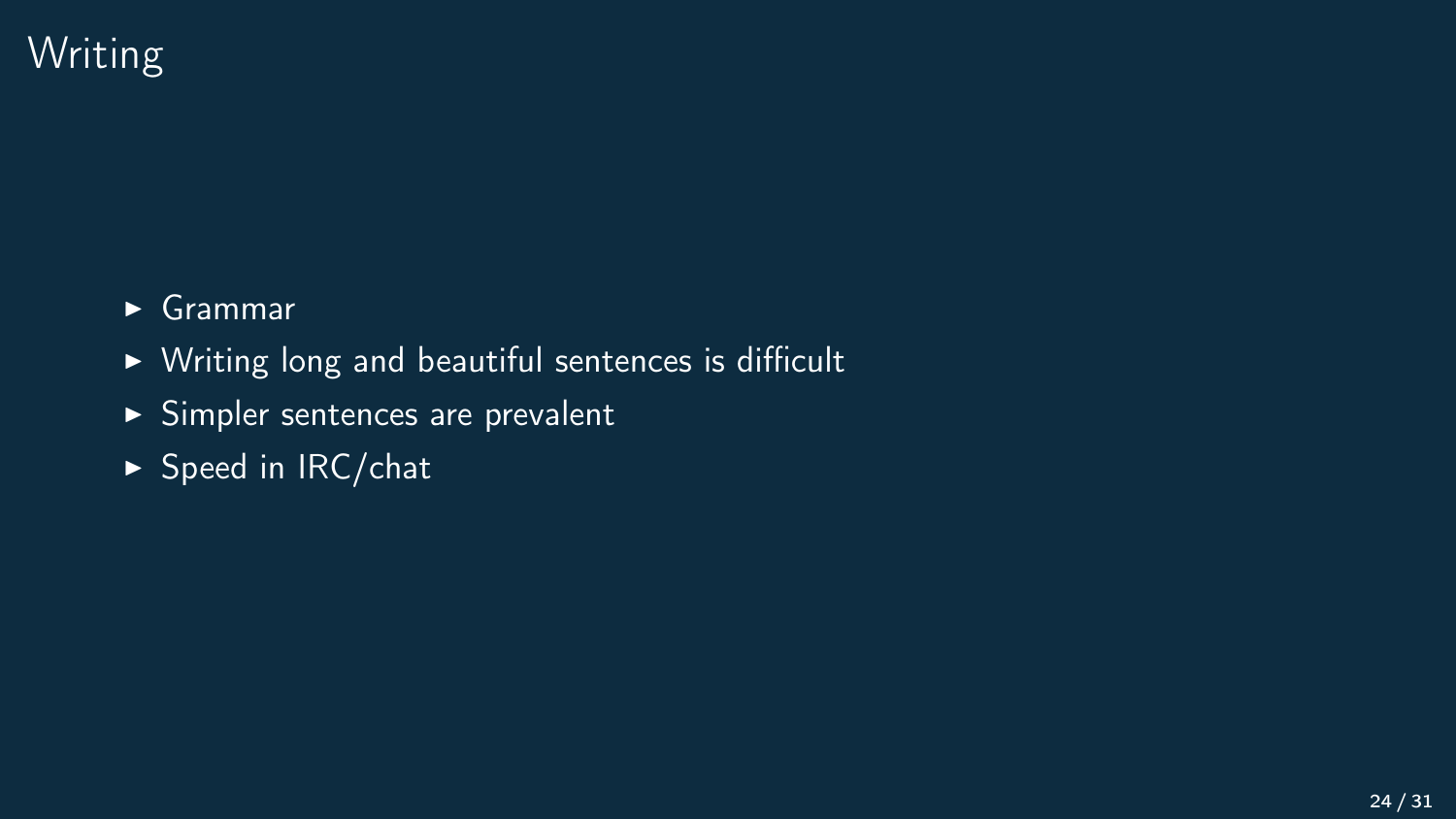## Listening

- $\blacktriangleright$  Variety of accents
- $\blacktriangleright$  Speed
- $\triangleright$  Vocabulary
- $\blacktriangleright$  Grammar
- $\blacktriangleright$  Noisy environments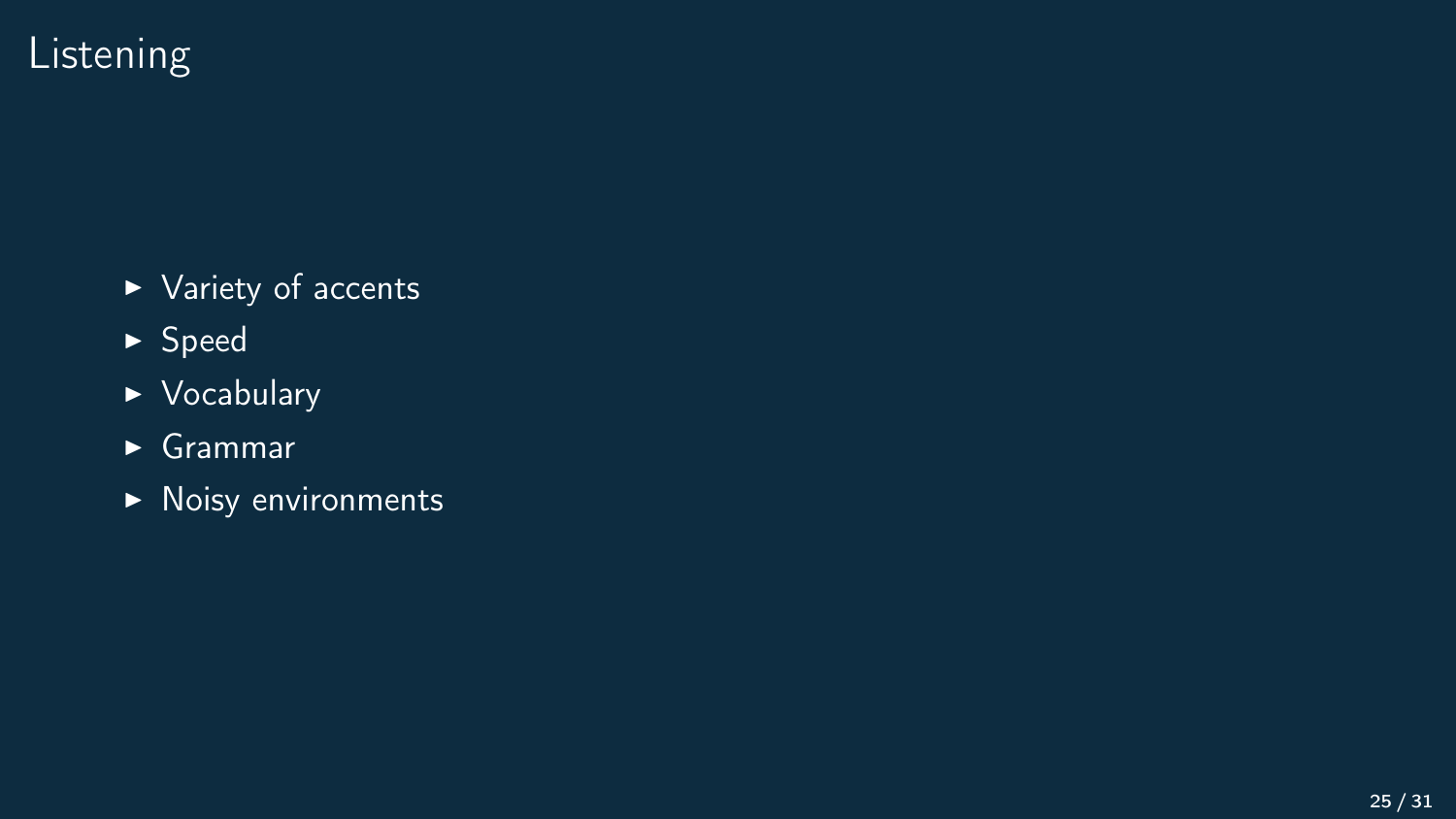## Speaking

- $\triangleright$  Vocabulary
- $\blacktriangleright$  Grammar
- $\blacktriangleright$  Pronunciation
- ▶ Speed & Fluency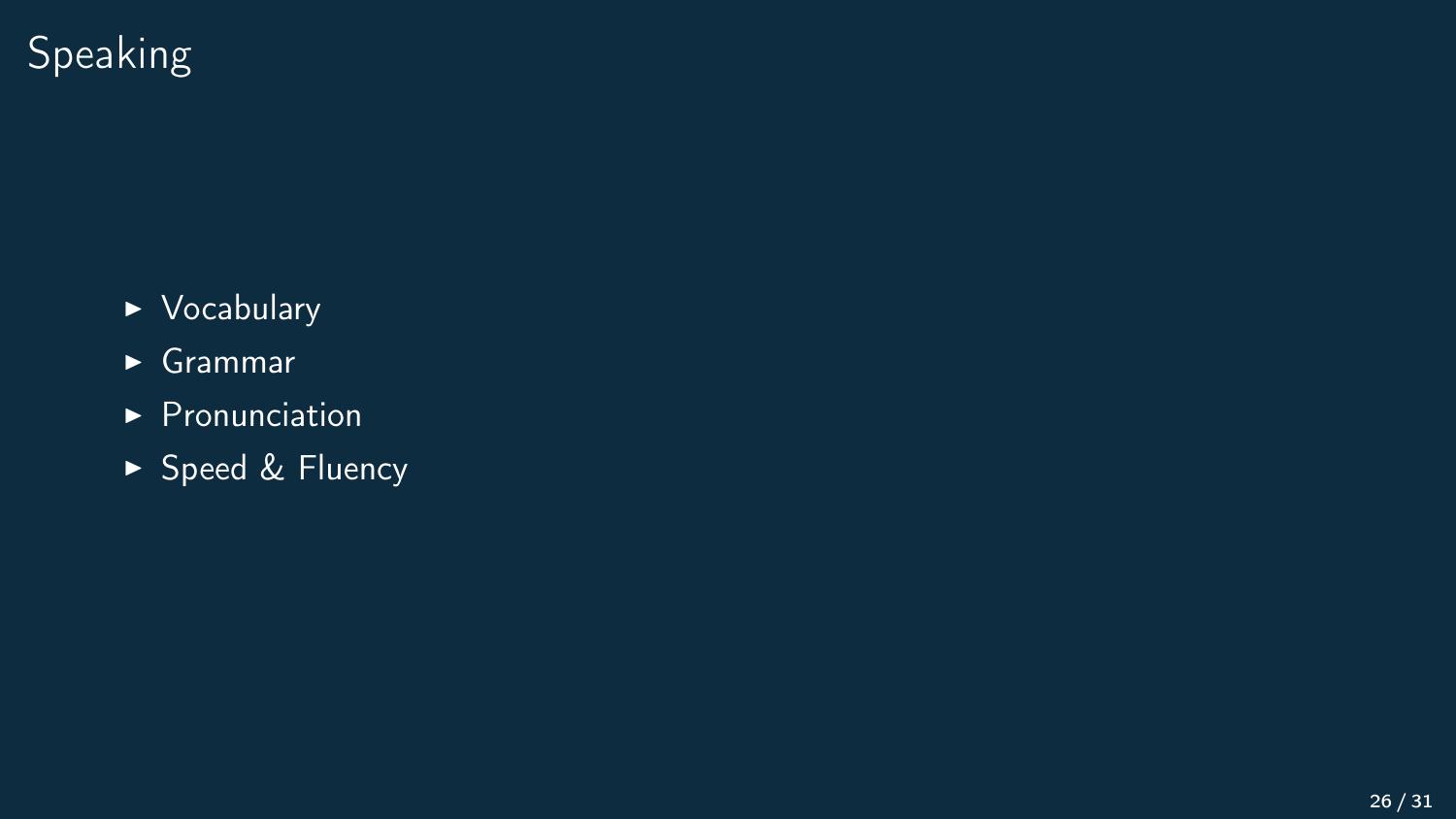# Overcoming Obstacles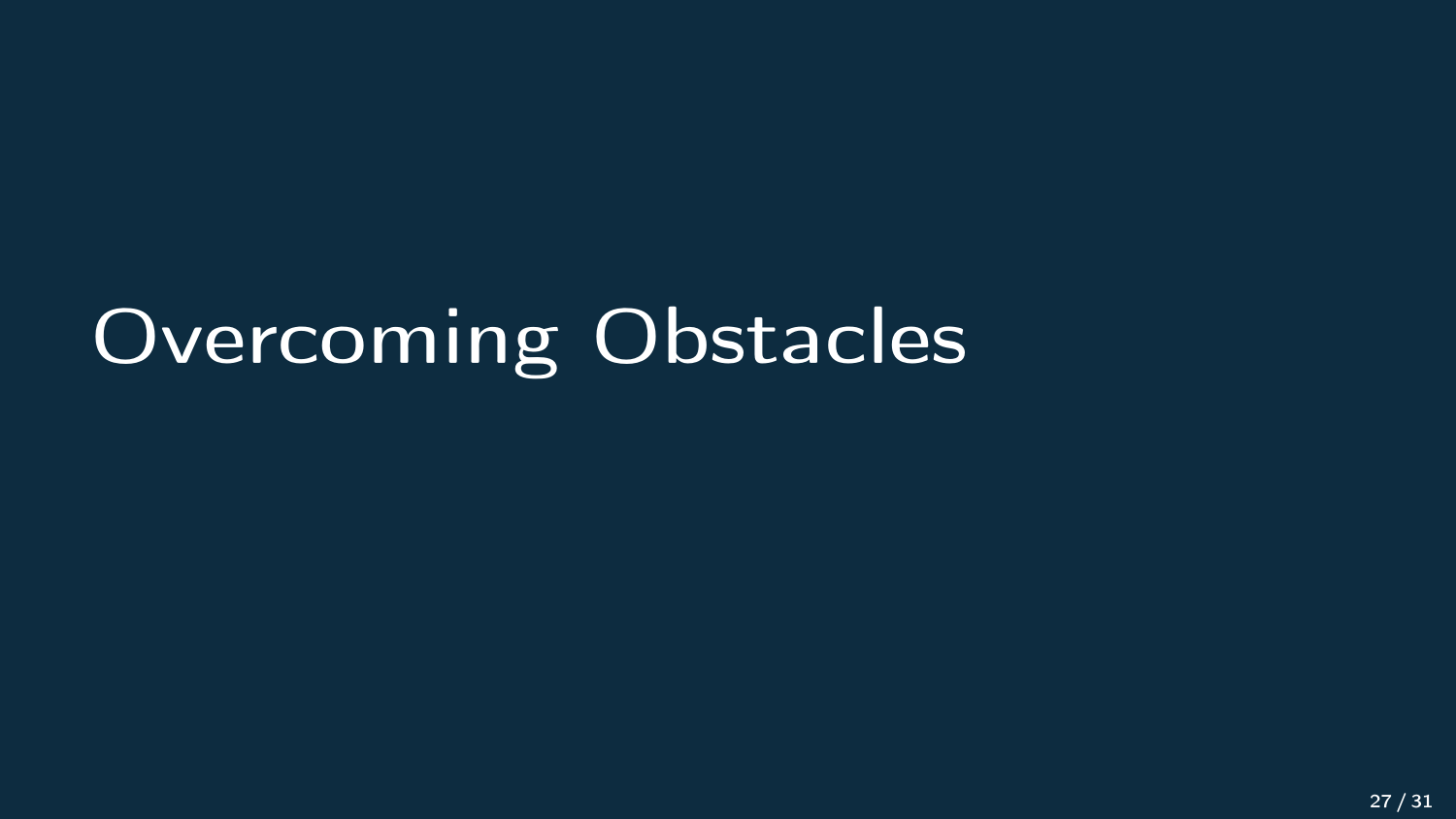### Overcoming Obstacles

- $\triangleright$  Cultural challenges harder than language challenges
- $\blacktriangleright$  Language immersion
- $\blacktriangleright$  Forget limitations
- $\triangleright$  Do your best and you will eventually improve
- $\triangleright$  Reading gathers vocabulary
- $\triangleright$  Communicate daily
- $\triangleright$  Useful tools out there
- $\triangleright$  Practice with others or yourself
- $\rightarrow$  One-to-one conversations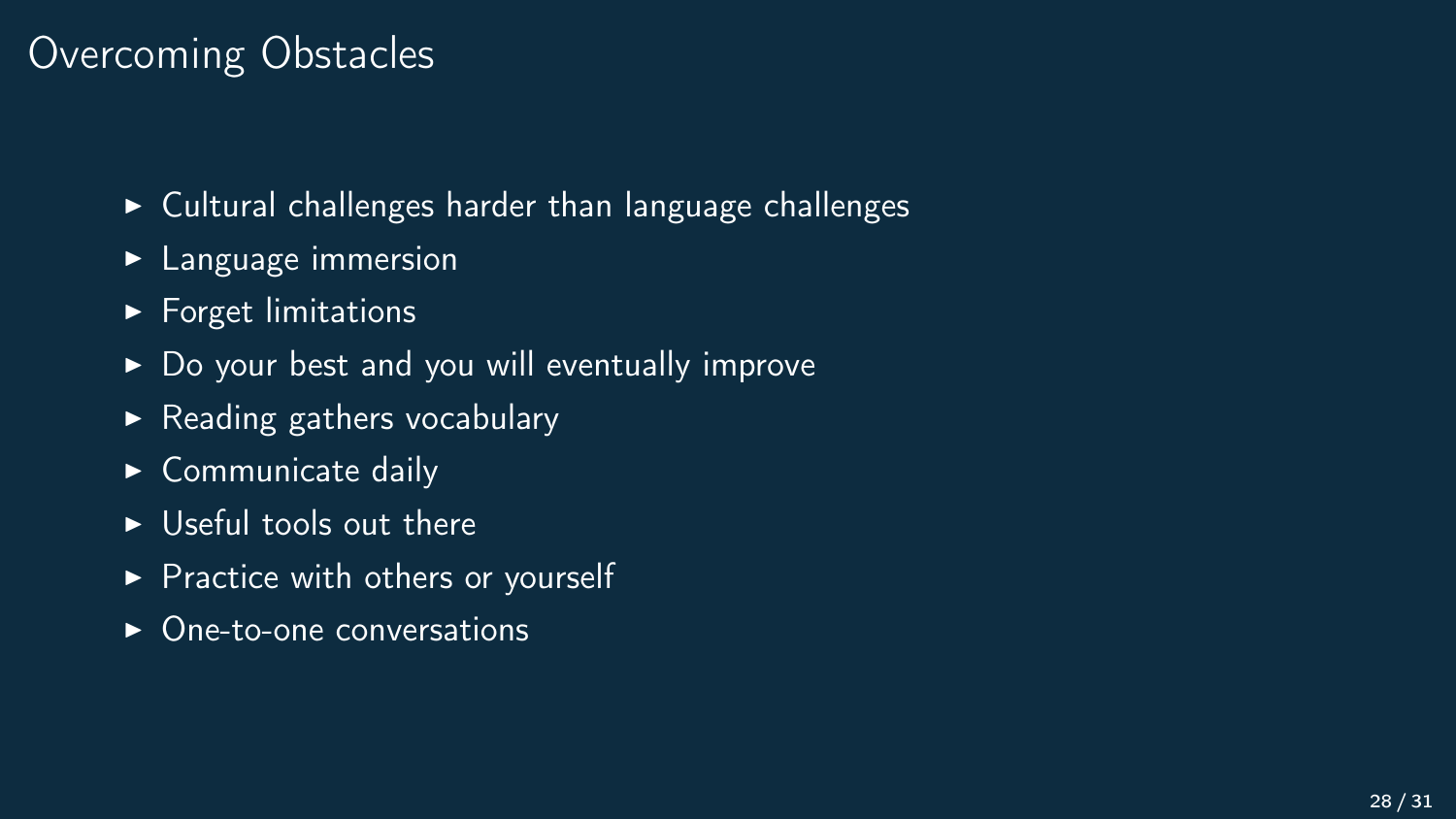# Onboarding newcomers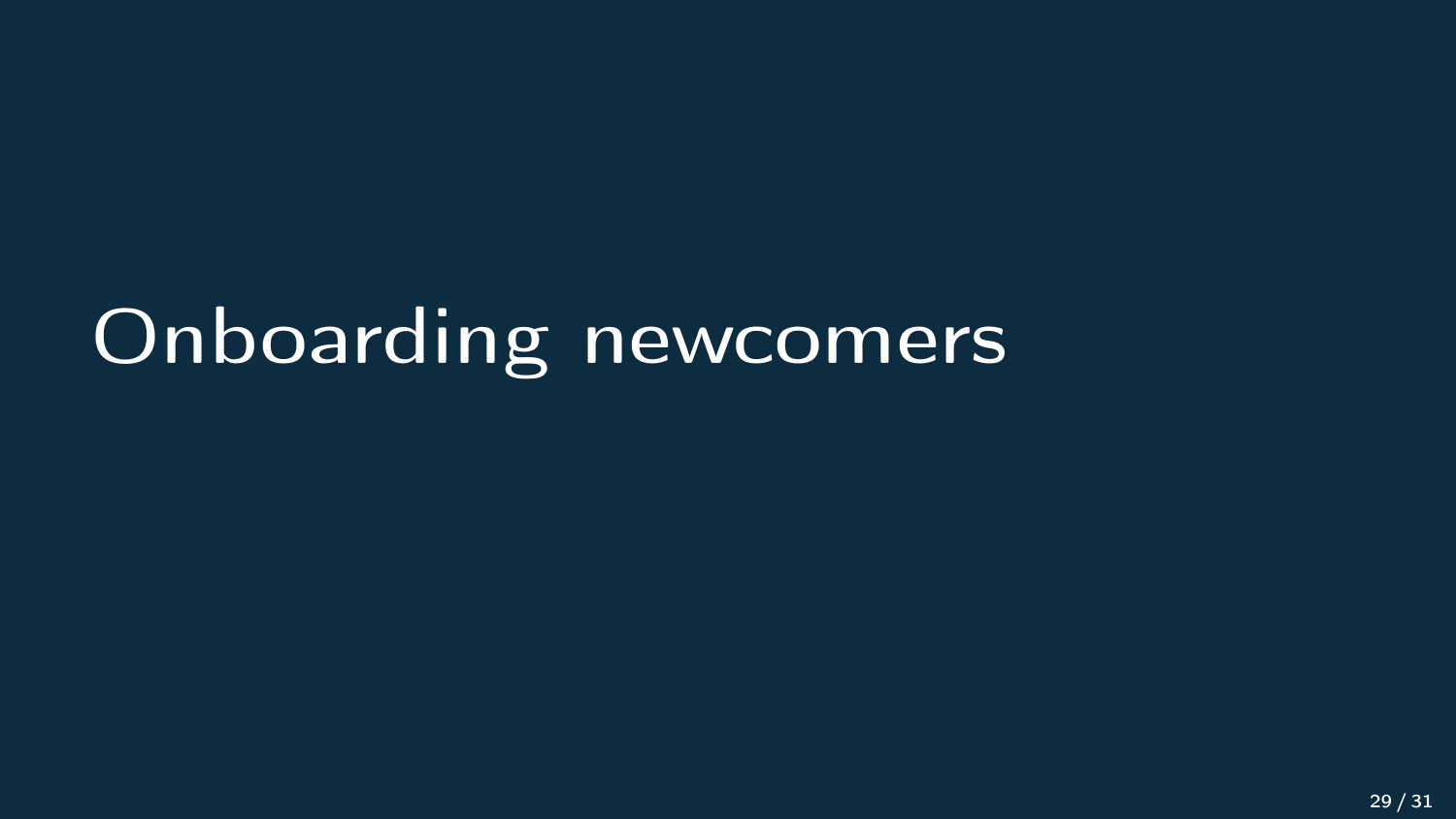#### **Newcomers**

- $\triangleright$  Be friendly
- $\blacktriangleright$  Find a mentor
- $\blacktriangleright$  Share your opinion
- $\triangleright$  Prepare in advance
- $\blacktriangleright$  Ask questions
- $\triangleright$  Brush up your English skills